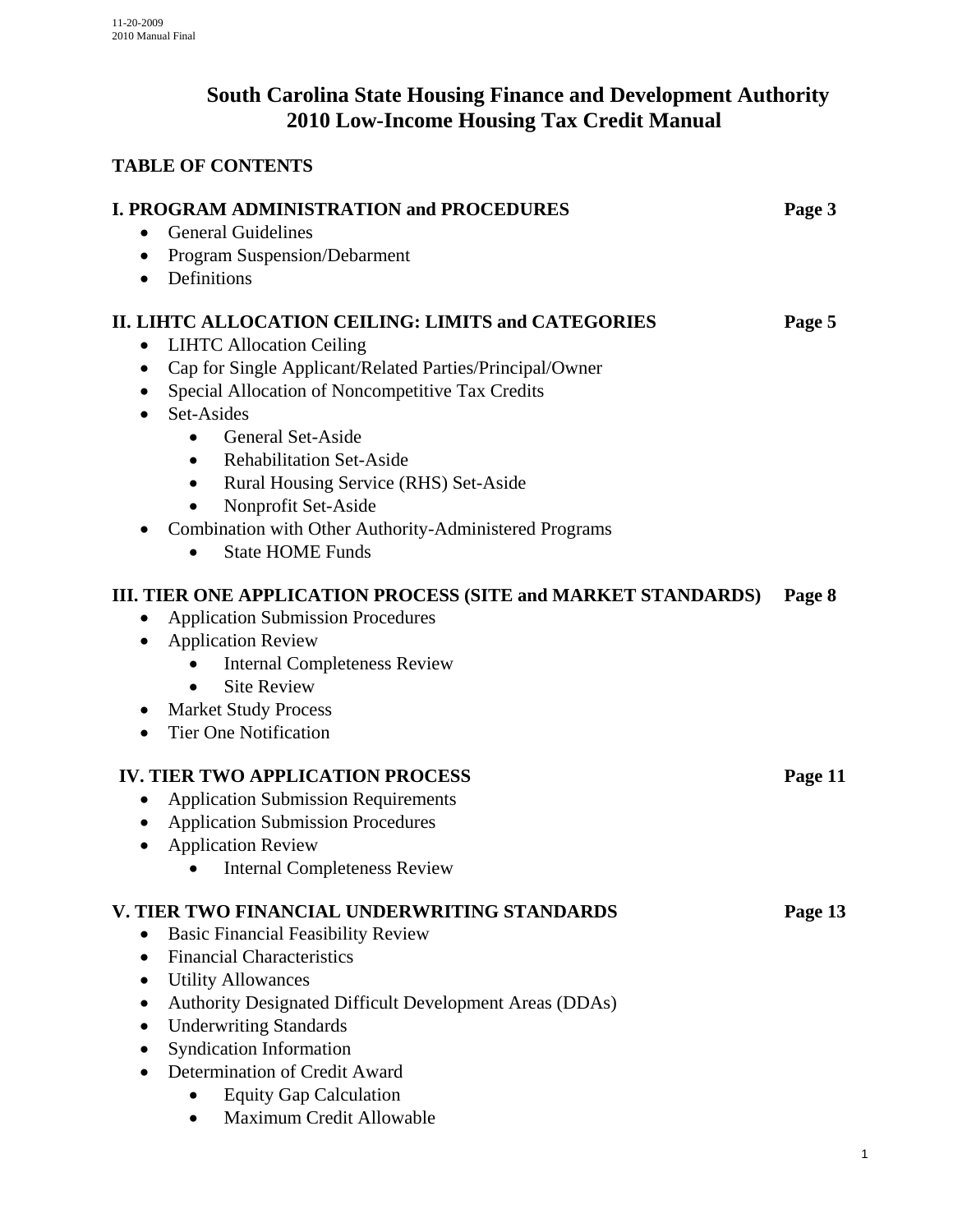| VI. RESERVATION/CARRY-OVER ALLOCATION PROCEDURES<br>Notification of Reservation Award<br>$\bullet$<br><b>Reservation Certificate Conditions</b><br>٠<br><b>Carryover Allocation Procedure</b><br>$\bullet$<br>Verification of Ten Percent Expenditure<br>$\bullet$ | Page 20 |
|--------------------------------------------------------------------------------------------------------------------------------------------------------------------------------------------------------------------------------------------------------------------|---------|
| VII. DEVELOPMENT PROGRESS REPORT REQUIREMENTS                                                                                                                                                                                                                      | Page 22 |
| <b>Exhibit L Progress Reports</b><br>$\bullet$                                                                                                                                                                                                                     |         |
| Ten (10) Month Progress Report<br>$\bullet$                                                                                                                                                                                                                        |         |
| Twelve (12) Month Progress Report<br>$\bullet$                                                                                                                                                                                                                     |         |
| Fifteen (15) Month Progress Report<br>$\bullet$                                                                                                                                                                                                                    |         |
| <b>VIII. PLACED IN SERVICE ALLOCATION</b>                                                                                                                                                                                                                          | Page 23 |
| Placed in Service Allocation Requirements                                                                                                                                                                                                                          |         |
| Placed in Service Application Submission<br>$\bullet$                                                                                                                                                                                                              |         |
| <b>Cost Certification Requirements</b><br>$\bullet$                                                                                                                                                                                                                |         |
|                                                                                                                                                                                                                                                                    |         |
| IX. COMPLIANCE MONITORING PROCEDURES                                                                                                                                                                                                                               | Page 24 |
| <b>Record Keeping</b><br>$\bullet$                                                                                                                                                                                                                                 |         |
| <b>Record Retention</b><br>$\bullet$                                                                                                                                                                                                                               |         |
| <b>Annual Owners Certification</b><br>$\bullet$                                                                                                                                                                                                                    |         |
| <b>Document Review</b><br>$\bullet$                                                                                                                                                                                                                                |         |
| Frequency of Certification Documents<br>$\bullet$                                                                                                                                                                                                                  |         |
| Physical Inspection of LIHTC Development<br>$\bullet$                                                                                                                                                                                                              |         |
| $\bullet$                                                                                                                                                                                                                                                          |         |
| <b>Authority Retention of Records</b><br>Notification of Noncompliance<br>٠                                                                                                                                                                                        |         |
| <b>Cure Period</b><br>$\bullet$                                                                                                                                                                                                                                    |         |
| <b>Compliance Monitoring Fees</b><br>$\bullet$                                                                                                                                                                                                                     |         |
| X. DEVELOPMENTS UTILIZING NON-COMPETITIVE TAX CREDITS<br>WITH TAX EXEMPT BOND FINANCING                                                                                                                                                                            | Page 27 |
| Preliminary Opinion of Eligibility (QAP Requirements)<br>$\bullet$                                                                                                                                                                                                 |         |

## **ADDENDUMS**

- 2010 LIHTC Program Schedule
- List of Code Numbers for South Carolina Counties
- 2010 Qualified Census Tracts (QCTs) and Difficult Development Areas (DDAs)
- 2009 Rent and Income Charts **2010 Rent and Income Charts will be posted on the Authority's website ([www.schousing.com](http://www.schousing.us/)) as soon as possible following publication by HUD. It is the responsibility of the Applicant to obtain the applicable income and rent information to use in completing the application.**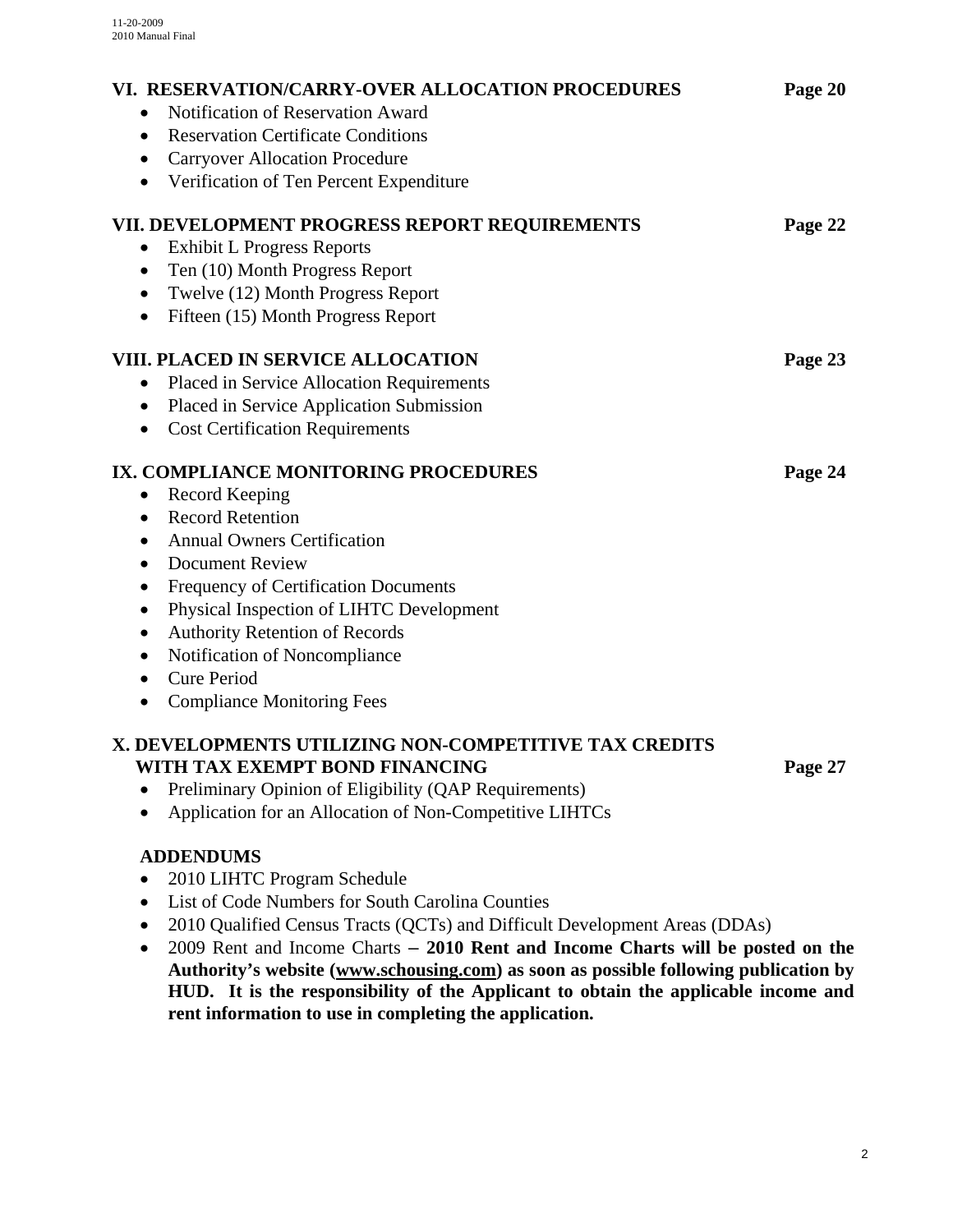## **I. PROGRAM ADMINISTRATION and PROCEDURES**

## **General Guidelines:**

- **1. Fees** Payment of **all** fees must be in the form of a cashier's check made payable to the South Carolina State Housing Finance and Development Authority. All fees are nonrefundable.
- **2. Deadlines** All applications must be submitted by the required due dates as specified in the LIHTC Program Schedule. Additional information requested by the Authority will be due not later than seven (7) business days from the date the information was requested.
- **3. Document Timeliness-** All supporting documentation required for the 2010 Tier One and Tier Two Applications must not be dated prior to September 1, 2009. The only exception will be for Site Control Documents and the railroad noise study.

## **4. Material Changes Prohibited**

- **a)** If, upon the submission of the Tier Two Application, the Carryover Allocation Document, the Verification of Ten Percent Expenditure (10% Test) Application or the Placed-in-Service (PIS) Application, it is determined that the development is not substantially the same as the development described in the Tier One Application, the development will not receive an allocation of Low Income Housing Tax Credits (LIHTC). The following changes are deemed to be material and are not permitted:
	- **i.** General or Managing Partners (GP);
	- **ii.** \*Total number of LIHTC units;
	- **iii.** \*Total number of units;
	- **iv.** \*Number of bedrooms and bathrooms per unit mix;
	- **v.** \*Specific tenant population targeted;
	- **vi.** \*Tenant mix (low-income/market rate);
	- **vii.** An increase in net rents from Tier One to Tier Two;
	- **viii.** An increase in the total number of units from Tier One to Tier Two; or
	- **ix.** Site.
- **b)** \*Changes in total number of LIHTC units (only decreases are allowed), total number of units (only decreases are allowed), number of bedrooms and bathrooms per unit mix, specific tenant population targeted, and/or tenant mix (low-income/market rate) will be allowed between Tier One and Tier Two submittal dates if, and only if, the market analyst contracted by the Authority recommends such changes.
- **c)** Changes in the number of buildings and units contained in each building will be allowed only to comply with changes required by local regulatory codes made after the Tier One submittal deadline. Required changes must be received in writing from the City/County/Regulatory Agency requiring such.

## **5. Transfers**

- **a)** Neither reservations nor carryovers are transferable without the prior written consent of the Authority. Examples of situations in which such consent may be given include, but are not limited to:
	- **i.** Death;
	- **ii.** Bankruptcy;
	- **iii.** Receivership; or
	- **iv.** Cessation of business operations of a GP;
- **b)** No change in the makeup or identity of a GP in a partnership or its equivalent in a limited liability company is permitted without the prior written consent of the Authority. Without limitation, this prohibition includes indirect transfers through the admission of any "special limited partner(s)" under any scheme that leads to the eventual exit of a GP or its equivalent in a limited liability company;
- **c)** LIHTCs allocated to developments whose ownership is altered in violation of this provision shall be subject to revocation by the Authority.
- **6. Fractional Rounding** Fractional units must be increased to the next whole unit.

## **7. ADA Requirements and Certification**

- **a)** The Authority will not offer an allocation to any development unless the Applicant submits, with its Tier Two Application, a certification, signed by an architect or professional engineer licensed to practice in SC, which states that the architect or engineer will review the plans and specifications of the proposed development to ensure that such plans and specifications will comply with the accessibility and other requirements of Section 504 of the Rehabilitation Act, the Fair Housing Amendments to the Civil Rights Act of 1968, the Americans With Disabilities Act, and any other applicable state or federal legislation;
- **b**) As part of its PIS Application, a certification must be included which is signed by an architect or professional engineer licensed to practice in SC which contains a statement that the development has been constructed in accordance with the accessibility and other requirements of Section 504 of the Rehabilitation Act, the Fair Housing Amendments to the Civil Rights Act of 1968, the Americans With Disabilities Act, and any other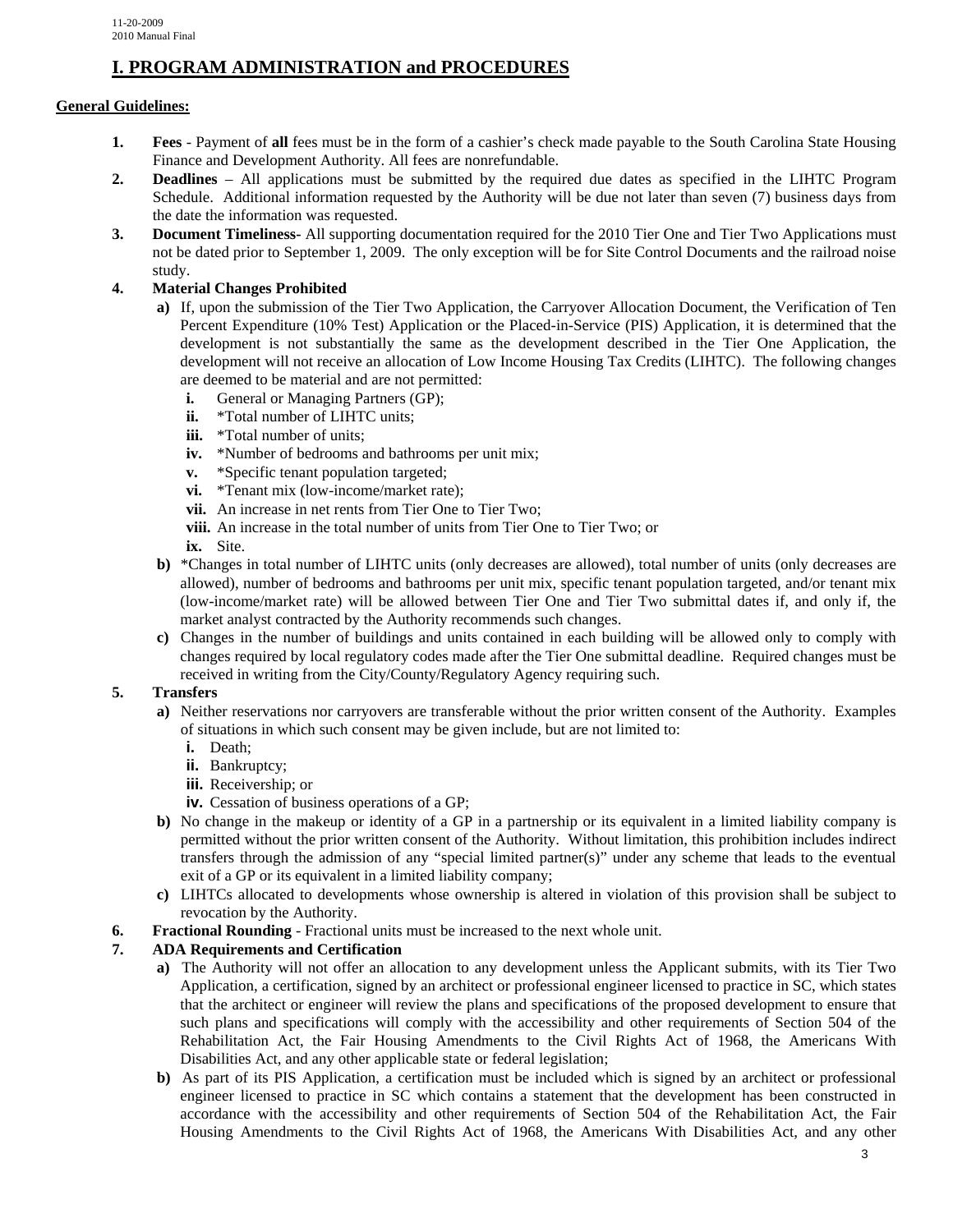applicable state or federal legislation, and that the development, as built, complies with the U.S. Department of Housing and Urban Development (HUD) "*Fair Housing Act Design Manual."*

- **8.** By submitting an application to the Authority, the applicant waives, hold harmless, and releases any claim or cause of action against the Authority or its staff related to or arising under the processing or scoring of any application or for the award of any tax credits under this program, and further the applicant covenants not to sue the Authority or its staff related to or arising under the processing or scoring of any application or for the award of any tax credits under this program. The applicant further agrees to indemnify the Authority for any claim or cause of action brought against the Authority related to or arising under the applicant's Tier One or Tier Two application. No appeals or challenges are permitted to the Tier One or Tier Two scoring or award decisions.
- **9.** The applicant acknowledges and understands that the tax credits awarded through this program are not entitlements or rights, but rather are privileges conferred at the sole discretion of the Authority to encourage the development of low income housing for citizens of the State.

## **Program Suspension/Debarment:**

- **1.** Any of the following actions may result in suspension from participating for funding from any of the Authority administered programs for a period of three (3) years:
	- **a)** Developments that receive a carryover allocation under the program are expected to meet the Ten Percent (10%) Test by the date specified in the carryover document, and to be placed-in-service by the Code deadline. Failure of a development to achieve either of these goals will disqualify the Applicant.
	- **b)** All GPs of a limited partnership and the equivalent in a limited liability corporation that receive a carryover allocation are required to remain in the partnership until the development places-in-service. Exceptions due to death, bankruptcy, or cessation of business operations will be allowed. All other removals whether voluntary or involuntary will result in disqualification for all GPs in a limited partnership and the equivalent in a limited liability corporation. Any person or entity, including Syndicators, that attempts to circumvent this provision will be subject to disqualification.
	- **c)** Failure to provide the Exhibit G certification, or providing a false or inaccurate certification that a development meets the above standards when, in fact, it does not, will result in the disqualification of the developer and the architect. The Authority will also file a complaint against the architect with the S.C. Department of Labor, Licensing and Regulation.
	- **d)** Developments that receive Tax Credit Assistance Program (TCAP) funds or Exchange Program funds are expected to remain in compliance with all rules and regulations imposed by these programs. Failure of a development to remain in compliance will result in all GPs of a limited partnership and the equivalent in a limited liability corporation being suspended.
- **2.** Any of the following actions will result in the permanent debarment from participating for funding from any of the Authority administered programs:
	- **a)** Any Applicant who provides false or misleading information to the Authority with regard to a development seeking LIHTC will be permanently debarred from further participation in the Authority's programs, in any capacity whatsoever, regardless of when such false or misleading information is discovered. Any reservation or carryover allocation obtained on the basis of such false or misleading information shall be void. Each Applicant shall be given written notice by the Program Director stating the reason for which the sanction of debarment was imposed.
	- **b)** Any partnership formation and/or developer agreement, whether written or otherwise, that attempts to circumvent Authority requirements will result in the permanent debarment of all parties involved from further participation in the Authority programs, regardless of when the violation is discovered.
	- **c)** For nonprofit sponsored developments, if the requirement for continuous and ongoing material participation is breached, the nonprofit and all of its officers and directors shall be permanently debarred from future participation. In the event that the requirement for continuous and ongoing control over the development is breached, such breach will be reported to the IRS as noncompliance, and the nonprofit and all of its officers and directors shall be permanently debarred.
- **3.** Member(s) of the development team or person(s) on behalf of a development team member(s) contacting Board members from the Tier One application submission date through the date of the award of the tax credits regarding (i) the scoring or evaluation of Tier One or Tier Two application, (ii) interpretations of the QAP, this Manual, or the implementation of the LIHTC program, or (iii) the award of tax credits will be suspended from the tax credit program until the next competitive funding cycle. In addition, all application(s) associated with any such member(s) of the development team will be disqualified from funding consideration.
- **4.** The Authority, in its sole discretion, may determine other acts to be infractions of the program that require suspension or debarment. Suspensions or debarments based on such acts not defined shall be conducted as outlined in the South Carolina State Housing Finance and Development Authority's Debarment and Program Suspension Policy.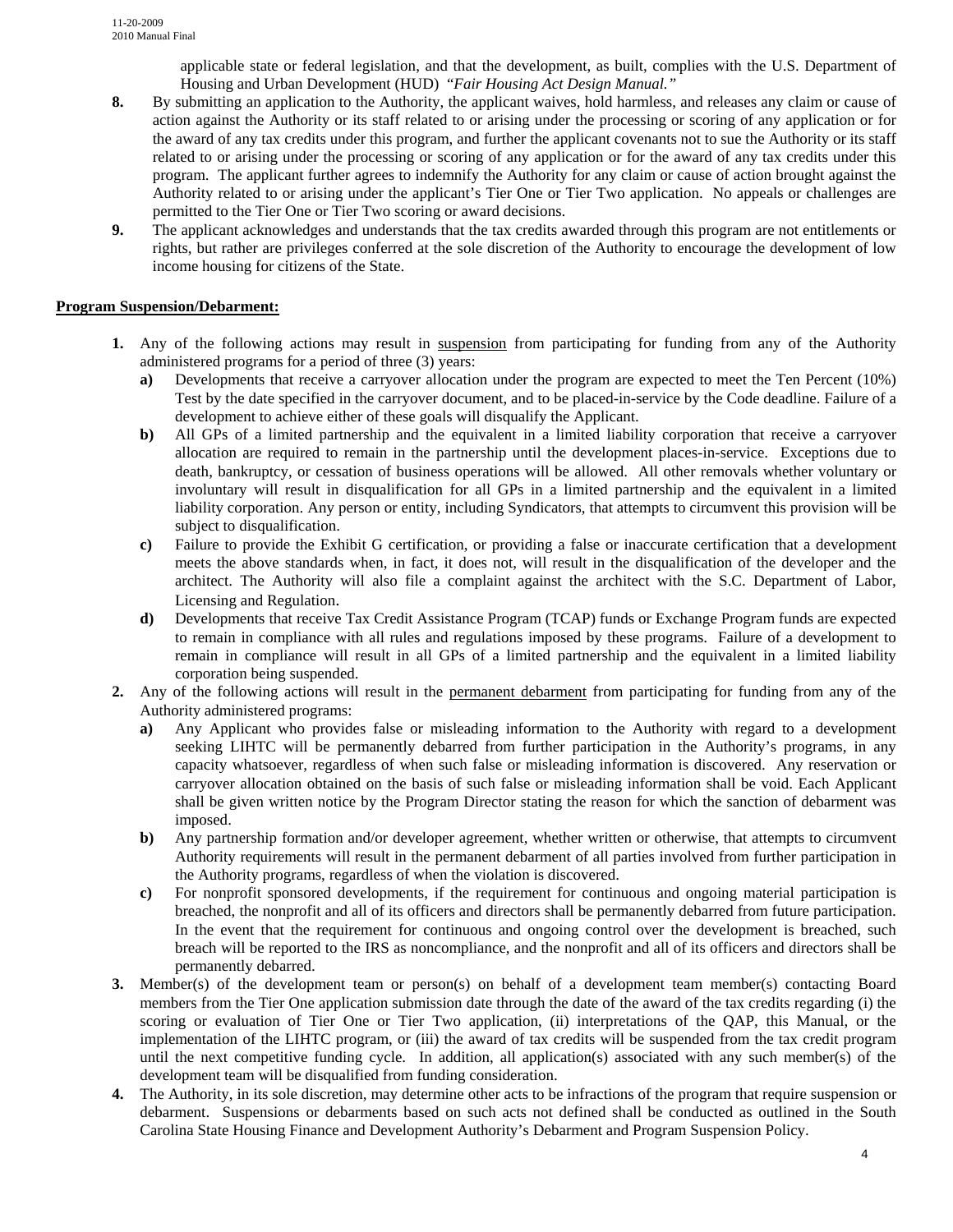## **Definitions:**

- **1. Applicant** includes each person, corporation, developer, partnership, joint venture, association, or other entity that has an ownership interest in the development for which the LIHTC application is submitted.
- **2. Developer** any individual or entity responsible for initiating and controlling the development process and ensuring that a material portion of the development process is accomplished.
- **3. Material Participation**  the regular, continuous and substantial involvement in the operation of the development throughout the compliance period, as defined by the Code.
- **4. Participants** the Applicant, owner, developer, property management entity, consultants, Syndicators, etc., proposed to be involved with the development for which an application is submitted.
- **5. Principal** any Applicant, owner, developer, guarantor, financial guarantor, or any other person, corporation, partnership, joint venture, or other entity, including any affiliate thereof, or any other person, firm, corporation, or entity of any kind whatsoever that either directly or indirectly receives a portion of the development fee (whether or not deferred) for development services and/or receives any compensation with respect to such development.
- **6. Related Parties** Notwithstanding anything to the contrary contained herein, the Authority will not reserve credits in an amount in excess of \$2.2 million to any GP or Principal(s) of such GP, directly or indirectly. Applicants will be deemed to be related if any Principal of an Applicant is also a Principal in any other Applicant.

An **"Identity of Interest"** is considered to exist if any of the following conditions exist:

- When there is any financial interest of the Applicant, Principal, owner and any other member of the development team;
- When one or more of the officers, directors, stockholders, members, or partners of the Applicant, Principal, or owner is also an officer, director, stockholder, member, or partner of any other member of the development team;
- When any officer, director, stockholder, member or partner of the Applicant, Principal, or owner has any financial interest whatsoever in any other member of the development team;
- When any other member of the development team advances any funds to the Applicant, Principal, or owner;
- When any other member of the development team provides and pays, on behalf of the Applicant, Principal, or owner, the cost of any architectural services or engineering services other than those of a surveyor, general superintendent, or engineer employed by any other member of the development team in connection with its obligations under its contract with the Applicant, Principal, or owner;
- When any other member of the development team takes stock or any interest in the Applicant, Principal, or owner entity as part of the consideration to be paid him/her;
- When any relationship exists which would give the Applicant, Principal, or owner or any other member of the development team control or influence over the price of the contract or the price paid to any other member of the development team or to a subcontractor, material supplier or lessor of equipment;
- When there exist (or come into being) any side deals, agreements, contracts, or undertakings entered into or contemplated, thereby altering, amending, or canceling any of the required application or closing (should there be a closing) documents.

## **II. LIHTC ALLOCATION CEILING: LIMITS and CATEGORIES**

## **LIHTC Allocation Ceiling:**

The amount of LIHTC available in SC in each calendar year reflects the sum of the amounts allowed under IRC Section  $42(h)(3)(C)$ . This amount may be increased by returned tax credits from prior years, tax credits allocated from the National Pool or by new legislation increasing the amount of LIHTC distributed to each state. The Authority reserves the right to withhold such credits from allocation as it deems advisable.

**Return of Credits and Returned Credit Allocation Procedures** - Allocations of credit may be returned only in accordance with applicable U.S. Treasury Regulations on a date agreed upon by the Authority and the Applicant. Amounts that are not accepted or are returned will be made available as follows:

**a**) Amounts awarded in the competition and returned prior to December 1<sup>st</sup> may be offered to qualified developments submitted in the annual tax credit funding cycle that are capable of meeting carryover requirements. Reservations of returned amounts will be offered to developments in the order in which they appear on the waiting list if the amount offered is at least ninety percent (90%) of the credit amount for which the development is qualified. If no development can be funded to at least ninety percent (90%) of its qualified amount, such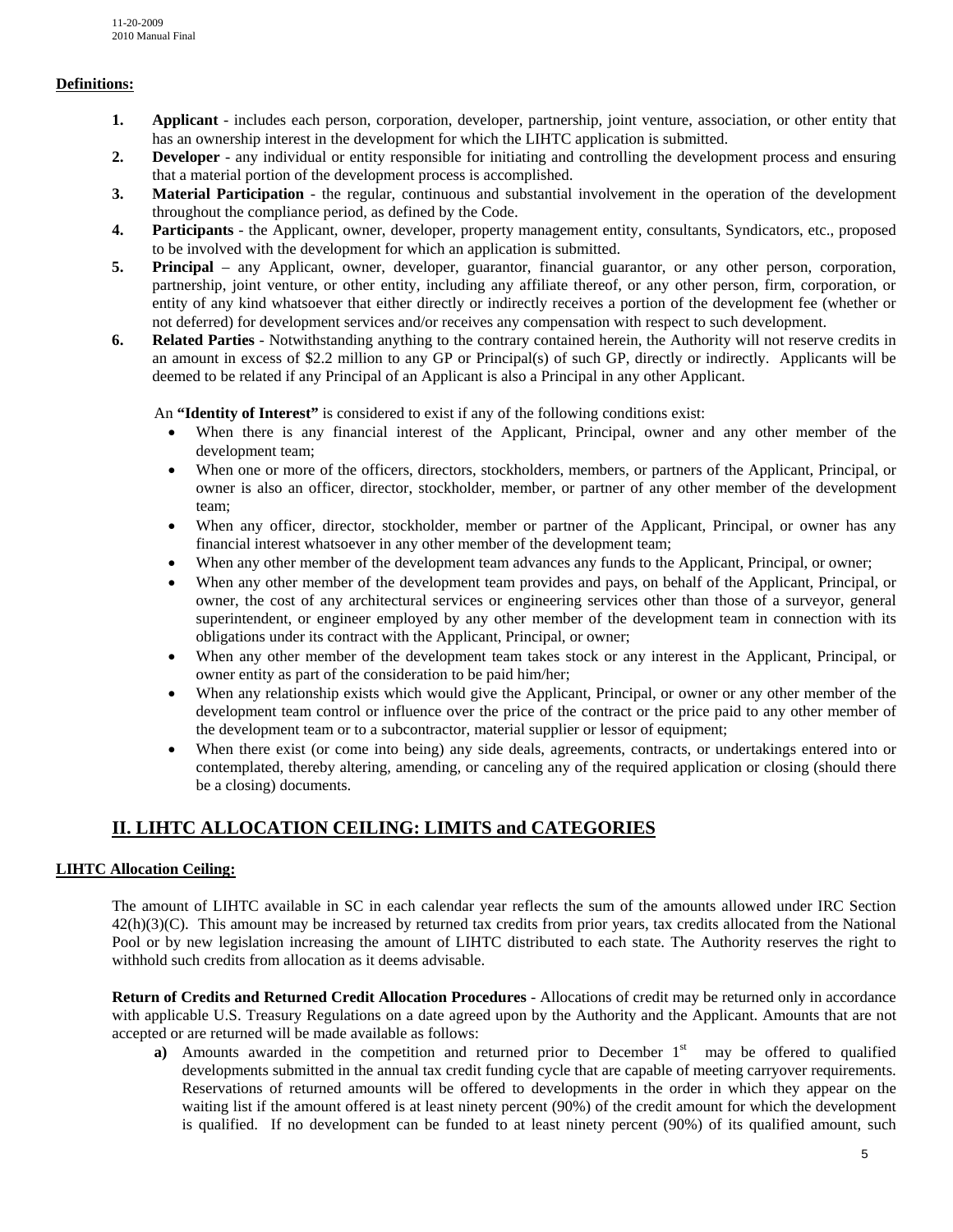amounts shall be carried forward to the following tax credit year. LIHTC developments receiving a reservation of credits prior to December  $1<sup>st</sup>$  will be required to meet all carryover qualifications.

**b**) Any amounts returned after December 1<sup>st</sup> will be carried forward into the next tax credit year.

## **Cap for Single Applicant/ Related Parties/ Principal/ Owner:**

- **1.** The Authority will not allocate more than \$2.2 million in LIHTCs to a Principal involved with multiple developments (see "Definitions" on page 5).
- **2.** The maximum tax credit awarded per project will not exceed \$850,000.
- **3.** In the event a Principal exceeds the limitation, the tax credit award to that Principal's development with the lowest point score will be reduced so that the limitation is not exceeded. That development will be awarded a reservation only if the LIHTC amount, as calculated by the Authority, is at least ninety percent (90%) of the unreduced amount that the development would have otherwise received.
- **4.** Regardless of the percentage of participation a Principal has in the development, one hundred percent (100%) of the development's LIHTC reservation will count toward the limitation per Principal.
- **5.** A Principal may not be associated with or submit more than four (4) applications/developments.

## **Special Allocation of Noncompetitive Tax Credits:**

In its sole and absolute discretion, and where warranted by extenuating circumstances, the Authority reserves the right to allocate additional credits to previously awarded developments.

Any additional credits from the 2010 credit ceiling supplementing awards from prior years will not count against the 2010 cap limits for single applicant, related parties, principal or owner.

## **Set-Asides:**

The Authority has four (4) set-asides in which applicants may compete for credits: General, Rehabilitation, Rural Housing Service (RHS), and Nonprofit Set-Asides. Excess funds in the Rehabilitation, or RHS, Set-Asides will roll up to the General Set-Aside. After awards have been made in the General Set-Aside, any excess funds will be allocated to the development, irrespective of the development's pool, having the highest funding percentage. The maximum funding percentage is determined by dividing the amount of credit remaining in that pool by the amount of credit calculated by the Authority for a development that is partially funded. These excess funds will be allocated if they increase the development's funding percentage to at least ninety percent (90%). A development can compete for funding consideration only in the set-aside in which it applies.

HOME funds will be allocated to developments with the highest point score regardless of set-aside. These HOME funds will be awarded in descending point score order until the HOME funds are exhausted. The Authority reserves the right to reduce HOME funds requested based on underwriting analysis.

## **1. General Set-Aside:**

To compete in this set-aside, the Applicant must be qualified to do business in the State of South Carolina, as evidenced by having a status of "Good Standing" with the South Carolina Secretary of State's Office. Developments eligible to participate in this set-aside can be new construction, rehabilitation, or adaptive reuse.

## **2. Rehabilitation Set-Aside:**

- **a)** Up to \$1,275,000 of the state LIHTC ceiling is reserved for developments participating in the rehabilitation setaside.
- **b)** This set-aside is for one hundred percent (100%) rehabilitation developments only. Adaptive Reuse will not be allowed in this set-aside.
- **c)** Rehabilitation developments having a current vacancy rate of 30% or greater will not be allowed to participate in the Rehabilitation Set-Aside. These developments must compete in the General Set-Aside.

## **3. Rural Housing Service (RHS) Set-Aside:**

- **a)** Up to \$500,000 of the state LIHTC ceiling is reserved for the exclusive use of eligible RHS developments;
- **b)** In order to compete within the RHS set-aside:
	- **i.** The development must have been selected for RHS 514, 515, or 516 funding as evidenced by a letter from the RHS State Multifamily Housing Director.
	- **ii.** The applicant must be qualified to do business in the State of South Carolina, as evidenced by having a status of "Good Standing" with the South Carolina Secretary of State's Office.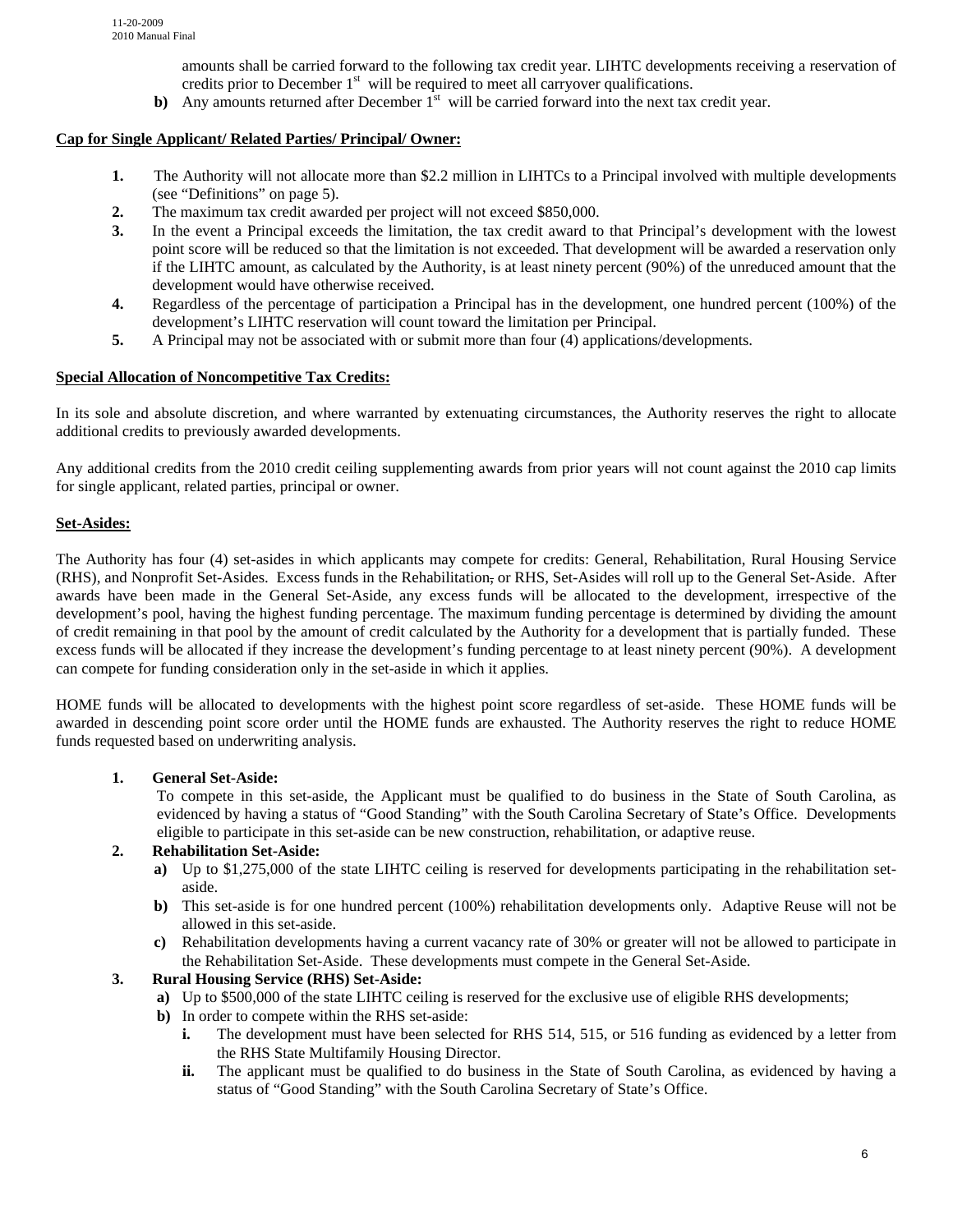#### **4. Nonprofit Set-Aside:**

- **a)** As per Section 42 of the Code, a minimum of ten percent (10%) of the state LIHTC ceiling is reserved for the exclusive use of eligible nonprofit organizations. The Authority will reserve up to \$1,275,000 of the state LIHTC ceiling for use in the non-profit set-aside. Credits awarded to eligible nonprofit organizations from the designated set-aside will count toward meeting the minimum ten percent (10%) state ceiling. Should the Authority not award the minimum ten percent (10%) state ceiling then those credits will be carried forward to the next funding cycle.
- **b**) Eligible nonprofit organizations must meet the following criteria:
	- **i.** The nonprofit organization(s) must be a tax-exempt organization under Section  $501(c)(3)$  or  $501(c)(4)$  of the Code. A tax-exempt organization is defined as:
		- **1.** An entity that has full-time staff whose responsibilities include the development of housing.
		- **2.** An entity qualified to do business in the State of South Carolina, as evidenced by having a status of "Good Standing" with the South Carolina Secretary of State's Office.
	- **ii.** The nonprofit organization(s) must have among its exempt purposes the development of low-income housing;
	- iii. The nonprofit organization(s) must also meet the requirements for material participation contained in Section 469 of the Code:
		- **1.** Each nonprofit must submit a narrative statement, certified by a resolution of the nonprofit's Board of Directors, describing the nonprofit's plan for material participation during the development and compliance period;
		- **2.** The Authority will review the narrative statement to determine whether the participation of the nonprofit in the ongoing operation of the development will be deemed material. Such determination shall be made in the sole discretion of the Authority;
		- **3.** For participation to be deemed material, it must be continuous and ongoing throughout the compliance period;
		- **4.** In the event that the requirement for continuous and ongoing material participation is breached, such breach will be reported to the IRS as noncompliance and the nonprofit and all of its officers and directors shall be permanently debarred;
	- **iv.** If the ownership entity of the development is a limited partnership, the nonprofit organization or the wholly owned single-asset entity subsidiary must own (directly or through the partnership) at least 51% interest in the general partner of the partnership entity in accordance with current laws and IRS regulations throughout the development's compliance period. If the ownership entity of the development is a limited liability company, the nonprofit organization or the wholly owned single-asset entity subsidiary must be the managing member (having similar powers to a GP in a limited partnership) throughout the development's compliance period.
	- **v.** The nonprofit GP of the limited partnership or its equivalent in a limited liability company may be an association or alliance of eligible nonprofit organization(s) and a for profit organization(s).
	- **vi.** Fees paid to third party development consultants, evidenced by the cost certification, must not exceed \$35,000. The consultant fee must be for legitimate and necessary consulting services;
	- **vii.** Only the nonprofit organization(s) that is the GP, or the functional equivalent(s) in an LLC, shall be permitted to exercise substantial and ongoing continuous control over the application submission process and over the subsequently produced development. All functions and responsibilities normally performed or undertaken by a GP must be performed by the nonprofit GP. No LP or other investor shall be permitted to exercise control, either directly or indirectly, over the nonprofit GP or to participate in matters relating to the ownership or operation of the development beyond the degree of participation that is usual and customary for an LP.

## **Combination with Other Authority-Administered Programs:**

**Applicants may apply for HOME funds only when applying for tax credits. HOME funds may be requested ONLY at the tax credit Tier One application submission.** 

## **State HOME Funds**

- **a)** State HOME funds of approximately \$7 million will be available in the LIHTC competition;
- **b)** The maximum state HOME award any one (1) development can request is \$900,000. These awards will be available as deferred loans with a one half percent  $(1/2%)$  interest rate and a term and amortization period of no longer than thirty (30) years. Both principal and interest will be deferred for thirty (30) years;
- **c)** State HOME funds can be applied for and combined with LIHTC proposals only in conjunction with the LIHTC competition. If a HOME award has previously been awarded for the proposed LIHTC development and has not been closed out then the development is not eligible for LIHTC funding. Previously awarded HOME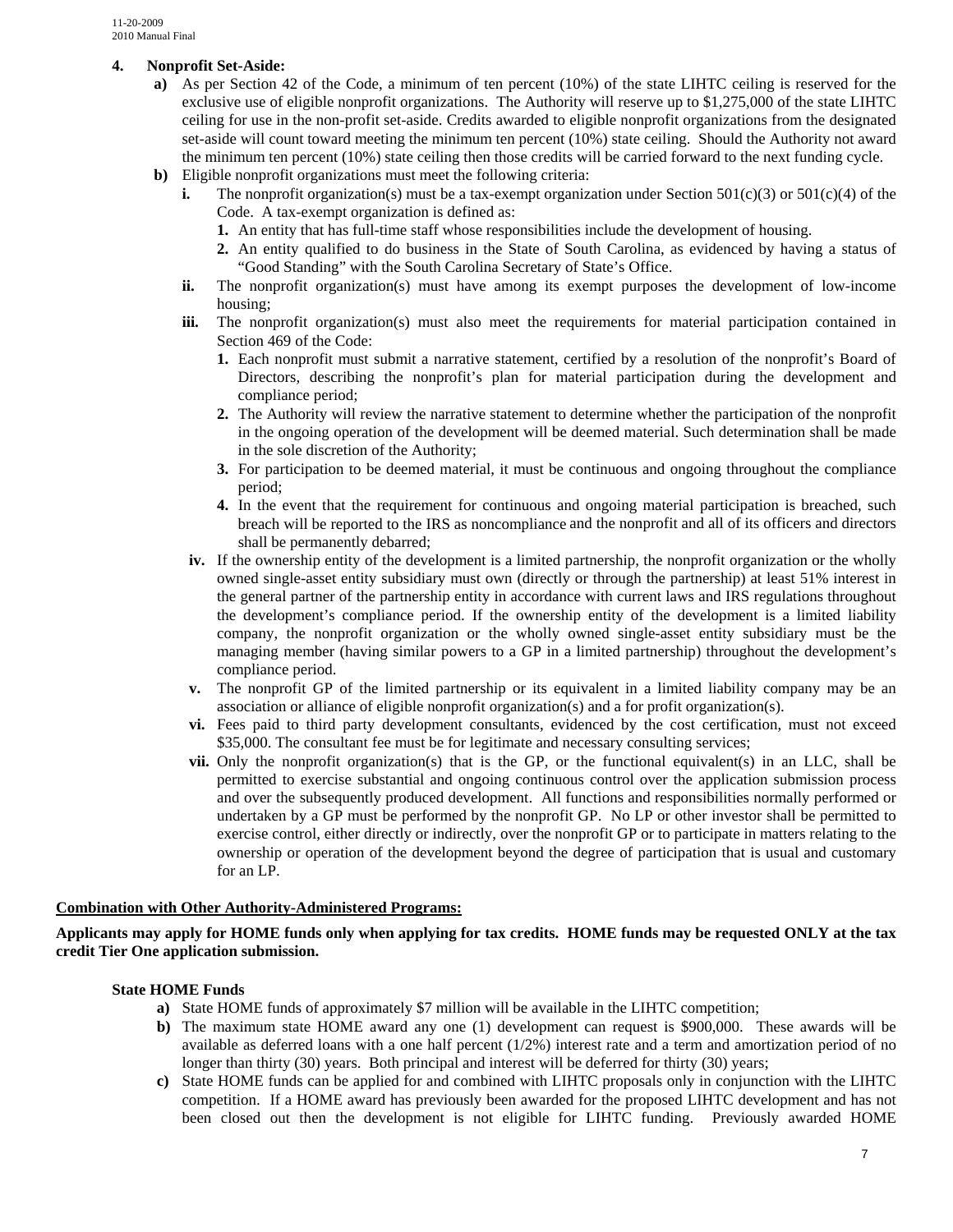developments that have been closed out can apply only if written approval is given by state HOME Program Manager and if the development meets the 10-year rule criteria as outlined in Section 42 of the Code;

- **d)** State HOME funds may be awarded to any LIHTC development if, and only if, at least twenty percent (20%) of the development's total units are rent and income restricted and HOME restricted, based on the fifty percent (50%) Area Median Income. The maximum HOME subsidy per unit cannot exceed the per unit HUD 221(d) limits by bedroom size;
- **e)** Only one state HOME award will be allocated per development;
- **f)** LIHTC will not be allocated to any development that applies for state HOME funds but does not receive a state HOME award;
- **g)** The Applicant must provide at the Tier One Application submission a Phase I Environmental Site Assessment Report prepared by a third party independent licensed environmental consultant and addressed to the SC State Housing Finance & Development Authority. For developments with existing buildings, the Phase I report must also include the results from the following tests: lead-based paint, asbestos and radon. The report must be prepared in accordance with the American Society for Testing and Materials Practice Standards E-1527-05, or as may be amended. The report must be accompanied by a certification from the Applicant stating that any issues raised in the environmental review have been reviewed and will be budgeted accordingly in the development budget to address or remediate fully such issues. A plan must be submitted for the removal of any hazardous materials, if found.
- **h)** In order to receive a reservation of LIHTC in conjunction with state HOME funds, each of the following provisions are applicable and must be met by the applicant by the Tier II application date:
	- **i.** All 2007 state HOME and earlier awards must be officially closed out; and
	- **ii.** The percentage complete date for previous HOME awards must be met by May 21, 2010. Written confirmation regarding HOME award percentage completion must be provided with the Tier Two application submission from the state HOME Program Manager.

## **III. TIER ONE APPLICATION PROCESS (SITE and MARKET STANDARDS)**

## **Application Submission Procedures:**

**It is required that the Tier One application submission be organized using the Tabs corresponding to Exhibit A- Tier One Application Checklist. All documents listed on the Tier One Checklist, if applicable, are to be submitted.** 

- **1. Completed Tier One Application** All pages of the Tier One Application must be completed and the application certification page executed by the Applicant and notary public. All required signatures must be originals. Faxes will not be accepted. The Authority reserves the right to determine whether any omission in the Tier One Application or required documentation is material or non-material for purposes of the satisfaction of the criteria. Each Applicant must submit an original in a three ring binder **and** two (2) stapled and/or binder clipped copies of the entire Tier One Application package, including all attachments. In addition, the Tier One application and all attachments, exhibits, certifications, opinions, etc. must also be submitted on a Flash Drive or CD in PDF format
- **2. Tier One Fee** A **\$1,000** fee is due at the time of the Tier One Application submittal.
- **3. Market Study Fee** A market study fee of **\$4,500** is due at the time of the Tier One Application submittal. This fee and the Tier One Application fee may be submitted as a single check.
- **4. Certification for Development Rejection Form** The Applicant consents to the Authority's review of its application to determine whether or not it meets requirements, and agrees that a determination made that an application fails to meet requirements is final and is not subject to further appeal (**Form 1**).
- **5. Rent Roll-** A certified rent roll for all rehabilitation developments must be submitted at the Tier One Application submittal.
- **6. Utility Allowance-** The applicable utility allowance must be submitted at the Tier One Application submittal.
- **7. Development Narrative** The Authority requires a description of:
	- **a)** The current use of the site;
	- **b)** All development and unit amenities;
	- **c)** Older person amenities, if applicable;
	- **d)** Number of units to receive project based rental assistance and the type of assistance;
	- **e)** Utilities to be used and if tenant or owner will be responsible;
	- **f)** Proposed supportive services, if applicable;
	- **g)** Furnishings, if applicable; and
	- **h)** Identity and proximity of services, including transportation, available to the proposed site and appropriate to its tenant population. Each application must include: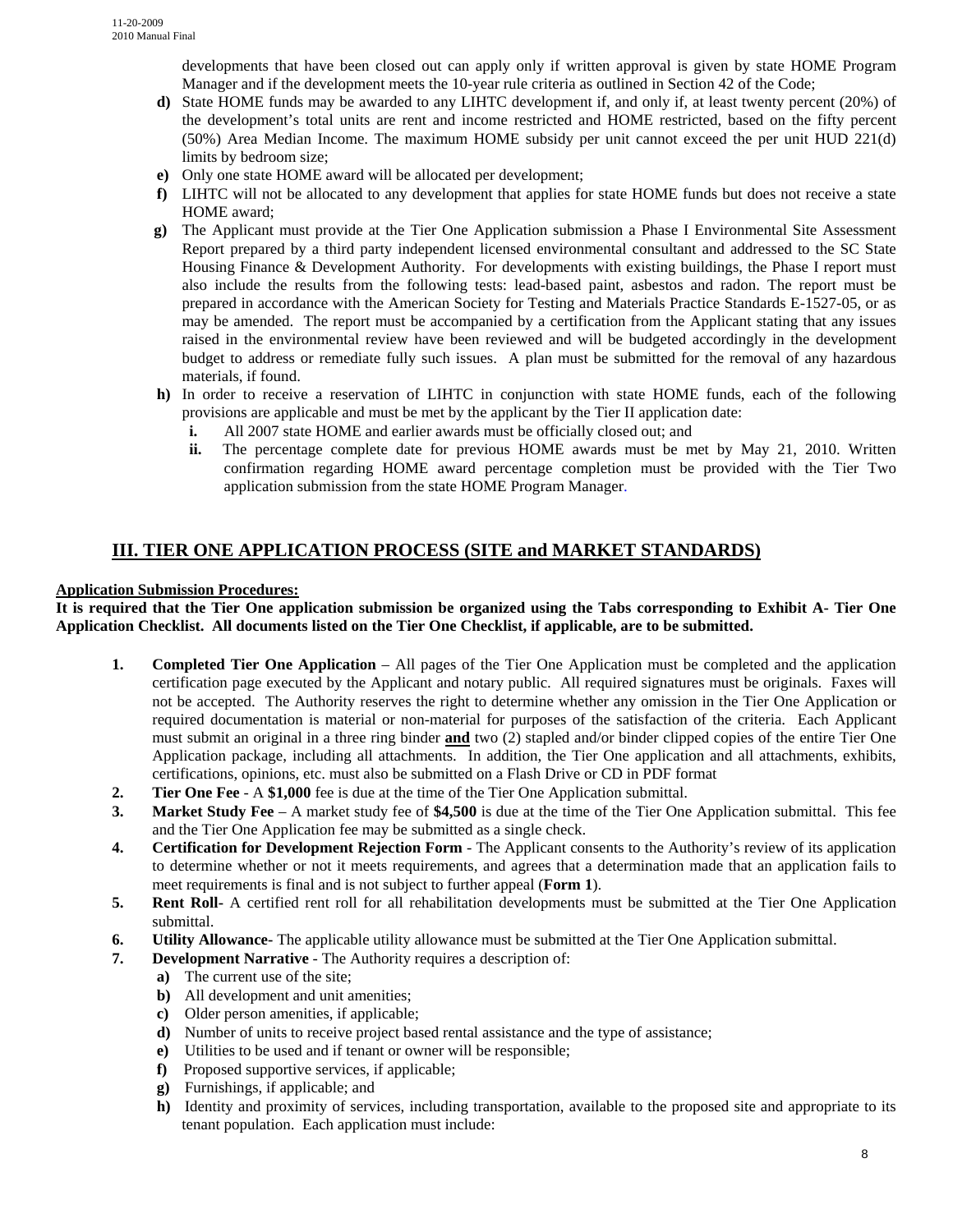- **1.** A map identifying the development site and the location of services;
- **2.** Written directions from the site to each service;
- **3.** The services must be identified by name on the map and in the written directions;
- **4.** Mileage must be provided from the site to the identified service. Distance should be measured using a computer based mapping system such as Google Maps, Streets and Trips, Map Quest, or other similar distance calculating systems. All directions must be printed from the mapping system and included in the application for points to be awarded. Distances are subject to Authority verification.
- **8. Site Control Documents** At the time of the Tier One Application submittal, the Applicant must have site control. The Applicant must show evidence of site control by having one of the following executed documents:
	- **a)** The Applicant holds title to the site on which the development will be constructed by a properly executed and recorded deed; or
	- **b**) The Applicant has an executed purchase option (the Authority will not accept options on other options) with date certain performance; or
	- **c)** The Applicant has an executed purchase contract with date certain performance; or
	- **d)** The Applicant has an executed ninety-nine (99) year land lease or option on a long-term lease.
	- **e)** With the exception of **a)** above, the Applicant must also submit a copy of the current deed recorded for the site in order to verify the seller.
	- **f)** For all developments requesting HOME funds at the Tier One application submission the following language **must be** included in any purchase option, purchase contract, or long term lease or included as an addendum attached to one of these documents and dated on or before February 26, 2010, "Notwithstanding any provision of this Agreement, if U.S. Department of Housing and Urban Development (HUD) funds are used, including, but not limited to HOME funds, the parties agree and acknowledge that this Agreement does not constitute a commitment of funds or site approval, and that such commitment of funds or approval may occur only upon satisfactory completion of an environmental review and receipt of a release of funds notice from the U.S. Dept of HUD under 24 CFR Part 58. The parties further agree that the provision of any federal funds to the project is conditioned on the determination to proceed with, modify or cancel the project based on the results of a subsequent environmental review. If no HUD funds are utilized in regard to this property, this provision shall be considered null and void."
- **9. Site Suitability Determination and General Site Information** The Applicant must provide:
	- **a) Labeled photographs** (or color copies) of the proposed development site and all adjacent properties;
	- **b)** A **map clearly identifying the exact location** of the development site;
	- **c)** A **map with directions** to the development site from 300-C Outlet Point Blvd., Columbia, SC, 29210;
	- **d)** A **site plan** that shows how the development is to be built. This plan must indicate the placement of buildings on the site, parking areas, sidewalks, planned landscaping, amenities, easements, trash dumpsters, buffers, retaining walls, etc.;
	- **e) Schematic Site Plan** must show the site boundaries and include the location of any streams, ravines, gullies, drainage problems or other construction deterrents. All utility locations such as water, sewer, gas, electric, and phone lines must be shown. However, if these services are not currently located at the site then the plan must reflect the distances from the required services;
	- **f) Preliminary Development Plans** Plans must include the front, rear and side elevations of the buildings as well as detailed unit floor plans for each bedroom size. Plans must include square footages of each room in the unit as well as the total square footage of the unit itself. Acquisition with rehabilitation development must provide preliminary plans showing all proposed changes to existing buildings, parking areas, utilities, etc.;
	- **g)** The most recent available **topography map** of the site that clearly identifies the site contour lines at twenty (20) foot intervals or less;
	- **h)** A **Site Plan/Topography Map Overlay.** A map using the criteria from items (d) and (g) above must be provided.
	- **i)** A current **aerial photograph** with the location of the site clearly marked.
	- **j) Water and Sewer Letter** Written verification by City/County official or the utility service provider indicating that the water and sewer utility tie-ins are accessible and within 300 the specified 350 feet or 351- 500 feet of the proposed site, if claiming points.

NOTE: All required plans and maps must be no larger than 11x17, utilize a scale in which one inch (1") equals one hundred feet (100<sup>o</sup>) or less, and fit, neatly folded if necessary, in a 3-ring binder.

**10. Phase I Environmental Assessment Report** – All Applicants, must provide, at the Tier One Application submission, a Phase I Environmental Site Assessment Report prepared by a third party independent environmental professional and addressed to the SC State Housing Finance & Development Authority. If the Phase I Environmental Report indicates that there are environmental issues at the site which will require a Phase II Environmental Report then the applicant must submit not only a Phase I Environmental Assessment Report but a Phase II Environmental Report with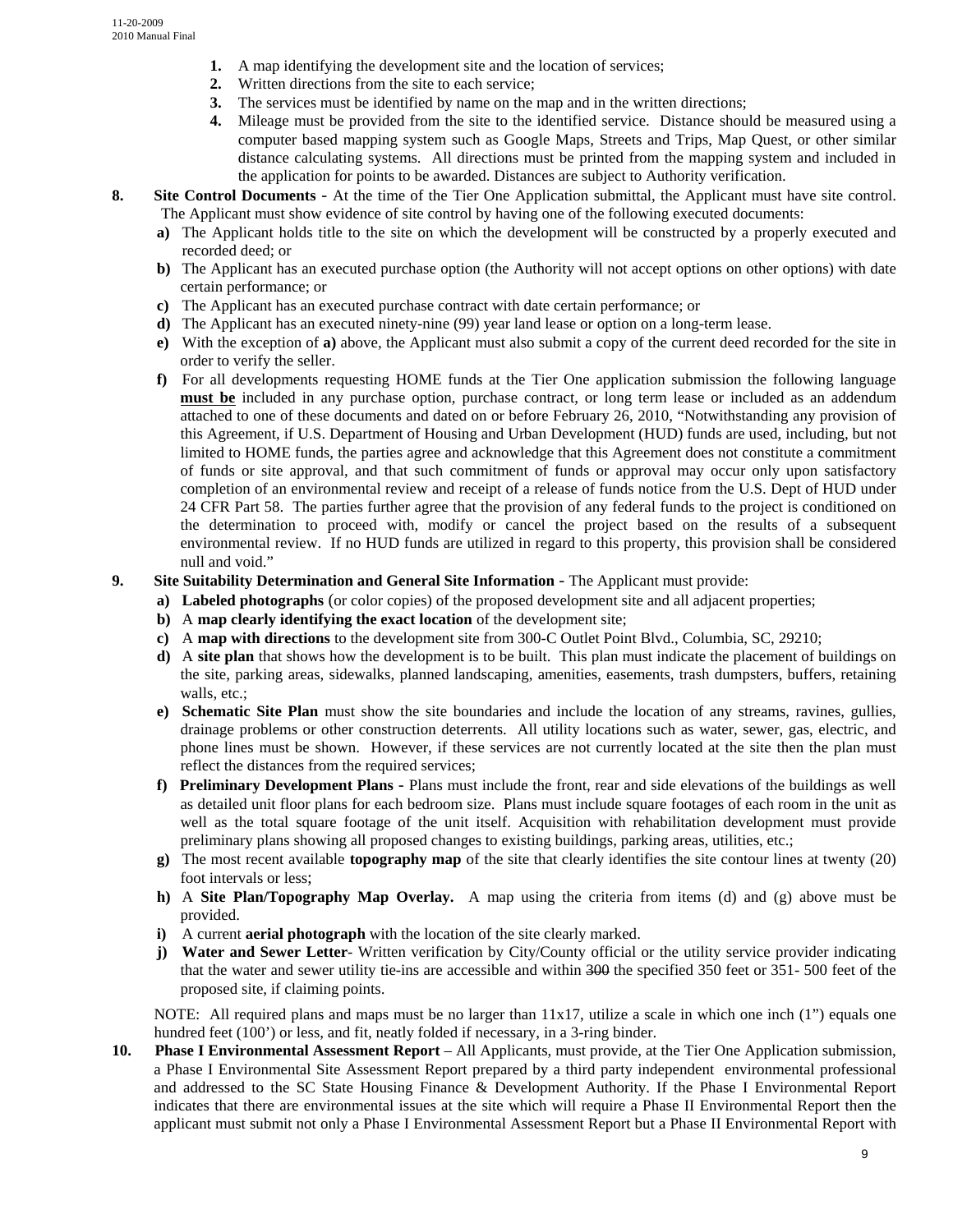the Tier One Application submission. For developments with existing buildings, the Phase I report must also include the results from the following tests: lead-based paint, asbestos and radon. The report must be prepared in accordance with the American Society for Testing and Materials Practice Standards E-1527-05, as may be amended or revised. The report must be accompanied by a certification from the Applicant stating that any issues raised in the environmental review have been reviewed and will be budgeted accordingly in the development budget to address or remediate fully such issues. A plan must be submitted for the removal of any hazardous materials, if found.

- **11. Community Revitalization Development Plan (CRDP)** Applicants must provide written verification from the City/County official that the proposed site is located within a designated community revitalization development area. Verification from the City/County official must indicate the date the CRDP was adopted. In addition, the Applicant must provide evidence (i.e., photographs and site addresses) that the proposed development is part of an existing and ongoing revitalization effort in the area.
- **12. Qualified Census Tract (QCT) Verification** Applicants must provide written verification from the City/County official that the proposed site is located within a federally designated QCT.

## **Application Review:**

## **1. Internal Completeness Review**

- **a)** Tier One applications will be reviewed for completeness after the submittal deadline. It is the Applicant's responsibility to submit all required documentation. The Authority will make the final determination if applications are complete. The Authority has the right to request clarification or additional information if it deems necessary;
- **b)** Applications with three (3) or fewer missing and/or incomplete documents will be assessed a \$2,000 administrative fee. If any missing and/or incomplete documents to be resubmitted are not received by the seven (7) business day deadline, the application will be disqualified;
- **c)** If an application has four (4) or more missing and/or incomplete documents the application will be disqualified;
- **d)** Any document(s) determined to be missing and/or incomplete and are identified as document(s) needed for points consideration may be accepted but the Applicant will not receive points;
- **e)** If the application is not submitted as outlined in the LIHTC Manual, the application will be disqualified;
- **f)** Authority staff will review and point score all Tier One applications. The Tier One point scores will be posted to the Authority's website.

## **2. Site Review**

- **a)** Authority staff or contract consultant(s) will conduct evaluations for each Tier One application site. A review will determine if there are (1) detrimental site characteristics on or near the proposed development and (2) positive site characteristics. If the Authority determines detrimental site characteristics exist on, adjacent to, or within unallowable distances from the site, the Authority may reject the application.
- **b)** At Tier One review, all sites will receive a point score based on positive and detrimental site characteristics.

It is the objective of the Authority to select the best available sites for those developments best satisfying the general purpose and guidelines of this LIHTC Manual and the QAP. The determination of detrimental site characteristics should not be construed as a finding that a site is not a buildable site under any circumstances.

## **Market Study Process:**

The Applicant will be required to submit a market study fee in the amount of \$4,500 at the Tier One Application submittal or the application will be disqualified.

- **1.** Upon receipt of Tier One Applications, the Authority will assign proposals to commissioned market analysts. The Authority will work to assign to each analyst proposals which are geographically clustered and for which the analyst has not already performed a preliminary market study. Market studies must conform to the requirements in **Exhibit S and S-2** and both will become property of the Authority.
- **2.** Applicants should notify the Authority immediately if they believe a conflict of interest exists with an assigned market analyst. The Authority will make the final determination if a conflict exists and/or if changes will be made.
- **3.** Unless a specific definition is given in the 2010 QAP Package, commissioned analysts must adhere to Market Study Terminology as sanctioned by the National Council of Affordable Housing Market Analysts. The Market Study terminology list is available at: [www.housingonline.com](http://www.housingonline.com/) .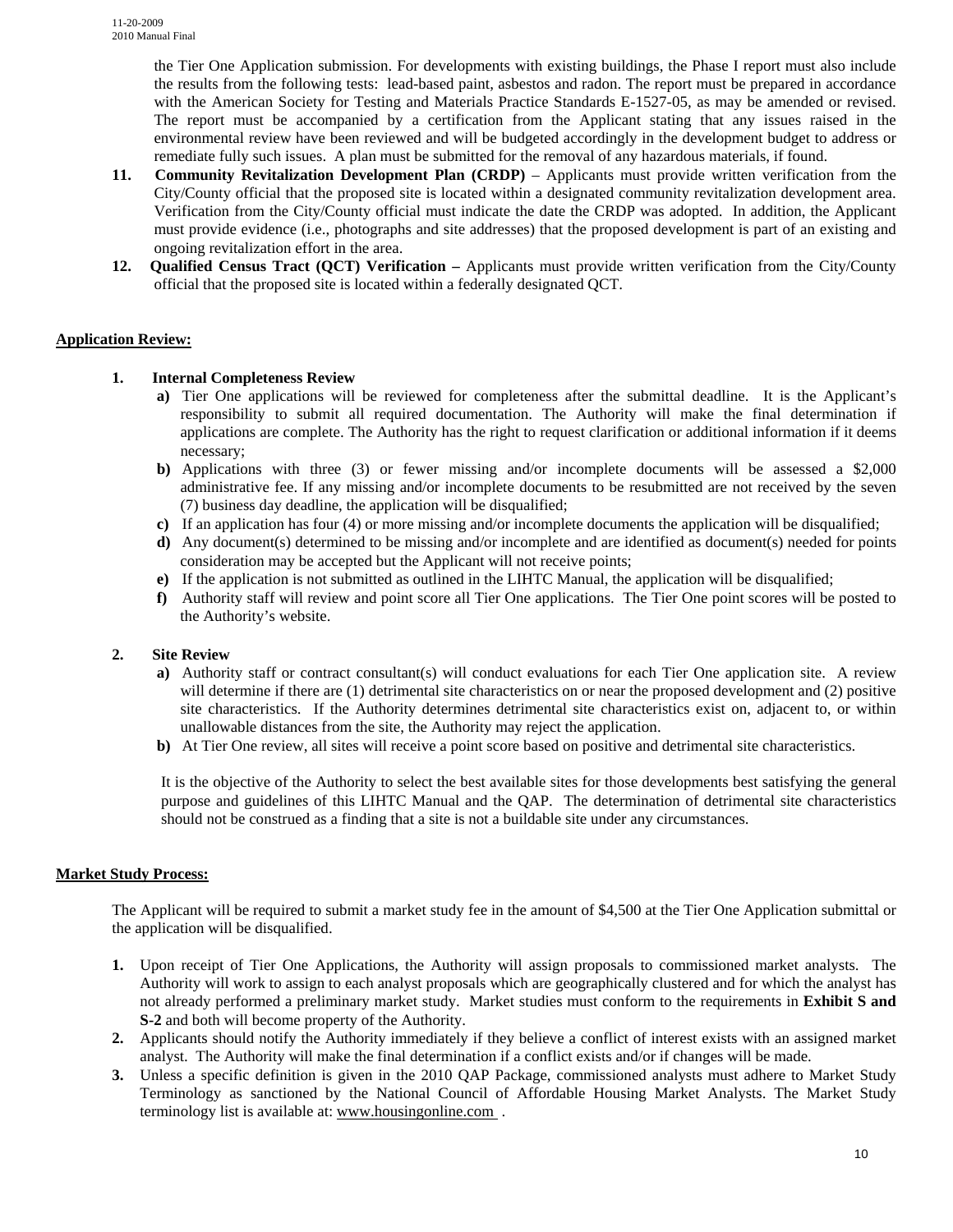- **4.** Once assignments are made, analysts may contact Applicants to ensure they have all information necessary to complete a market study. However, analysts and Applicants must not discuss the Primary Market Area (PMA) during this initial contact period. All analysts must provide the Authority and the Applicant, by email, fax or hard copy, a description of the PMA and a list of the comparable/competitive developments to be used in the market study for each assigned proposal by 5:00 PM (EST) Friday, March 12, 2010. Each pre-market analysis must include the following:
	- a. A map of the PMA;
	- b. A physical description of the PMA including the methodology used to define it;
	- c. Census tracts that encompass the PMA; and
	- d. A list of the comparable/competitive developments to be used.
- **5.** The Authority will notify analysts if the pre-market analysis is deemed acceptable. Analysts will have six (6) weeks to complete all assigned market studies. All completed studies must be received by 5:00 PM (EST) on Friday, April 16, 2010. Two hard copies must be submitted to the Authority along with one electronic copy. The electronic copy may be in the form of a CD or DVD.
- **6.** Upon receipt of all completed market studies, the Authority will forward a copy to all Applicants and begin the in-house review. If alterations are recommended, the market study should reflect conclusions based on both the original proposal and the recommendations. This includes capture rates, absorption periods, market advantage, etc. This would include completing Exhibit  $S - 2$  for both scenarios.
- **7.** The Applicant must submit in writing to the Authority that s/he has received the market study. If alterations are recommended, the Applicant **must** incorporate the alterations into the proposal.
- **8.** The Authority will consider the market study, the market, marketability factors, and any additional information available to determine if an acceptable market exists for a development as proposed. The Authority is not bound by the conclusions or recommendations of the market analysts and reserves the right to disqualify any application in the competition if it determines an acceptable market does not exist.
- **9.** In one cover letter, separate from the individual market studies submitted, the market analyst must indicate which proposals, if any, are located within the same market area. A determination must be made if the PMA can absorb all proposals, and if not, the analyst must identify the strongest proposal(s) and the reasons why. In instances where the market analyst recommends funding only one (1) of two (2) or two (2) of three (3), etc. of the developments proposed for the same market area, the Authority will indicate such recommendation to the applicant(s) in writing. If multiple proposals within the same market area score enough points to be funded but the market studies limit the number of developments in the area, the Authority will fund the highest scoring application(s), including tie breakers, regardless of set-aside.

## **Tier One Notification:**

**Final Determination** – Based on the outcome of the internal completeness review, the site visit, and market study review, the Authority will inform the Applicant in writing of each Tier One application whether or not the development will be invited to participate in the Tier Two application process. The point score ranking for each proposed development, will be posted to the Authority's website.

## **IV. TIER TWO APPLICATION PROCESS**

## **Application Submission Requirements:**

One (1) original hard copy of the Tier Two application and all applicable attachments, exhibits, certifications, opinions, fees, etc. must be submitted for each development. If state HOME funds were applied for in the Tier One application and are still being requested, an additional hard copy of the application and all applicable attachments, exhibits, certifications, opinions, fees, etc., must be provided. In addition, the Tier Two application and all attachments, exhibits, certifications, opinions, etc. must also be submitted on a Flash Drive or CD in PDF format. Tier Two applications will be accepted only if the application is:

- **1.** For the same Tier One site that received notification that the project can participate in the Tier Two Competition;
- **2.** From the same Tier One Applicant;
- **3.** Typed and submitted in a three-ring binder large enough to efficiently hold the entire application;

## **Application Submission Procedures:**

**It is required that the Tier Two application submission be organized using Tabs corresponding to Exhibit A- Tier Two Application Checklist. All documents listed on the Tier Two Checklist, if applicable, are to be submitted.**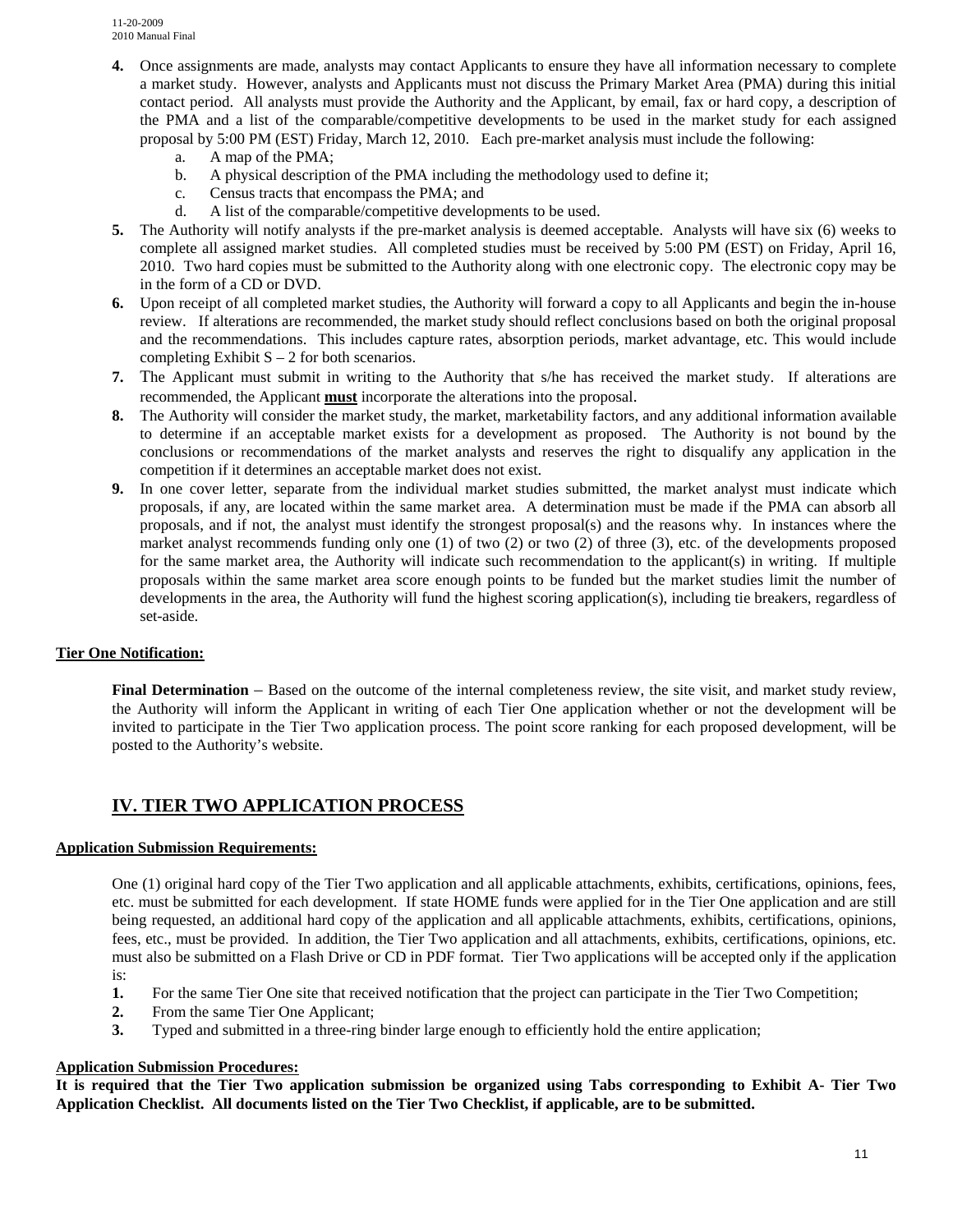- **1. Completed Tier Two Application** All pages of the Tier Two application must be completed and the application certification page executed by the Applicant, notary public and tax attorney. All required signatures must be originals. Faxes will not be accepted. The Authority reserves the right to determine whether any omission in the Tier Two application or required documentation is material or non-material for purposes of the satisfaction of the criteria.
- **2. Tier Two Fee** A \$5,000 Tier Two fee is due at the time of application submittal.
- **3. Site Control -** A notarized letter from the Applicant is required stating (1) there has been no change in site control since the Tier One application submittal and (2) if applying for HOME funds, that the site has not been disturbed and construction and/or rehabilitation has not begun.
- **4. Zoning** The Applicant must provide at the Tier Two application submission, unless previously submitted at the Tier One Application submission:
	- **a)** For new construction developments, evidence that the land use requirements for each site on which the development will be located is currently zoned multifamily residential. Evidence should verify that the proposed development site currently meets the local zoning or land use restrictions.
	- **b)** For rehabilitation developments, evidence that this type of development, as existing, is allowed by local zoning or land use restrictions.
	- **c)** For adaptive reuse developments, evidence that the zoning currently in place allows for multifamily residential developments.
- **5. Physical Needs Assessment Report (PNA)** A PNA report prepared and certified by a third party independent licensed engineer or architect is required for rehabilitation developments. The PNA report must not be dated prior to September 1, 2009.
	- **a)** The Authority requires a minimum of \$15,000 per unit in hard construction costs with at least fifty percent (50%) of the \$15,000 in hard construction costs attributed to interior unit costs.
	- **b**) Developments that do not reflect at least \$15,000 per unit in hard construction costs will be disqualified for LIHTC consideration. If the PNA report represents needed repairs in excess of \$15,000 per unit, then the application must reflect the higher rehabilitation costs.
	- **c)** The PNA report must state that one hundred percent (100%) of the units were inspected and provide information unit by unit. **If the PNA report does not reflect that one hundred percent (100%) of the units were inspected then the proposed development will be eliminated from further funding consideration.**
	- **d)** All rehabilitation developments must adhere to mandatory design criteria as outlined in the QAP. Any mandatory items replaced on or after January 1, 2006 are not required to be replaced as part of the rehabilitation. The PNA report must include a unit by unit listing of all mandatory items replaced on or after January 1, 2006.
	- **e)** The report must include a comprehensive list of the immediate necessary repairs and their costs. Additionally, the remaining "useful life" of major systems including the HVAC, electrical, plumbing, and roofing must be estimated. Major systems that have been replaced within the past seven (7) years are not allowable rehabilitation expenditure items for meeting the **\$15,000** in hard construction costs per unit requirement.
	- **f)** The PNA report must also address the overall structural integrity of each existing building(s).
	- **g)** Developments applying in the RHS set-aside may submit the rehabilitation assessment utilized by RHS. The assessment must not be dated prior to September 1, 2009.
	- **h) Exhibit R** must be submitted with the PNA report. The hard construction costs per unit indicated on page 11 of the Tier Two application must be greater than or equal to the hard construction costs indicated on **Exhibit R**.
	- **i)** Adaptive reuse developments are not required to submit a PNA report.
- **6. Relocation Certification and Tenant Profile Form** Developments must minimize the displacement of low income households.
	- **a**) Should permanent or temporary displacement occur, a detailed, step by step relocation plan must be furnished with the Tier Two application describing how displaced persons will be relocated, including a description of the costs of relocation. The applicant is responsible for all relocation expenses, which must be included in the project's development budget. All applicants applying for acquisition/rehabilitation developments must complete FORM 3, Developer Relocation Certification and Tenant Profile Form. Applicants applying for HOME funds must comply with the uniform Relocation Assistance and Real Property Acquisition Policies Act of 1970, as revised in 49 CFR Part 24;
	- **b)** Developments involving permanent relocation of tenants are discouraged and will be considered for LIHTC only application submittals. No more than ten percent (10%) of the existing tenants may be permanently displaced. A detailed, step by step relocation plan must be furnished with the Tier Two application describing how permanently displaced persons will be relocated, including a description of the costs of relocation. The applicant is responsible for all relocation expenses, which must be included in the project's development budget.
- **7. Opinions, Certifications and Exhibits** All opinions, certifications and exhibits submitted by attorneys, the Applicant, or other professionals must be based on an independent investigation into the facts and circumstances surrounding the proposed development. All opinions, certifications, and exhibits must be in the form specified by the Authority. **Applications will be disqualified if an opinion, certification, or exhibit has been materially altered,**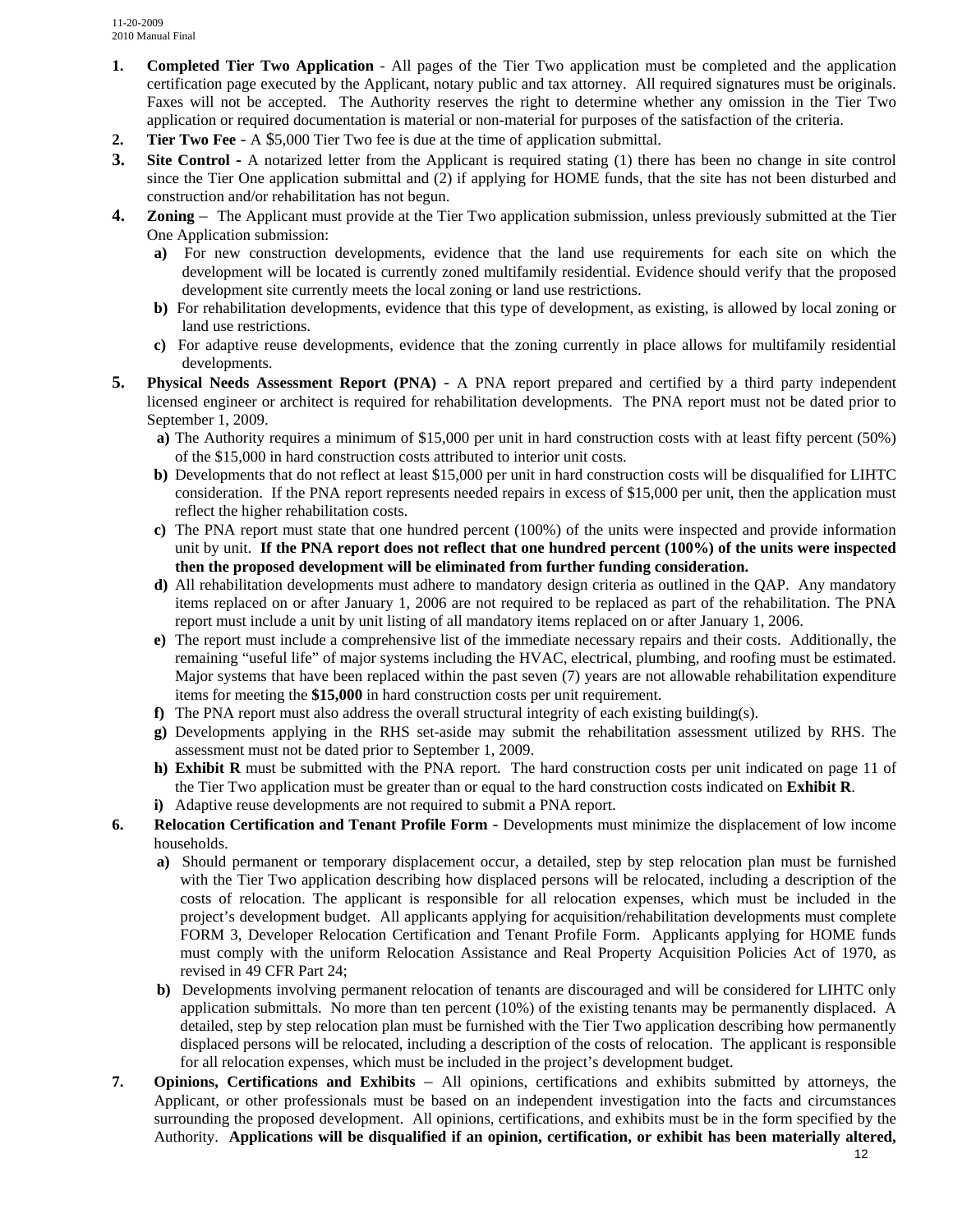**amended, or changed.** All opinions and certifications submitted by attorneys, architects and/or engineers, and certified public accountants (CPAs) must be on letterhead and with original signatures. Changes in professionals hired by the Applicant, i.e. attorneys, architects, and certified public accountants, are permissible; however, the new professionals must adhere to the original certifications made by previous professionals.

- **8. Third Party Professionals** Attorneys, architects, engineers and certified public accountants must be third-party independent professionals and be licensed to practice their professions in SC.
- **9. Parking Space Criteria**  In localities that do not have their own parking space regulatory code/requirement, the Authority requires that the development provide adequate parking spaces. If tenants are required to pay for parking, those charges must be included in the rental fees and are subject to the LIHTC allowable rent limitations. The minimum number of parking spaces is as follows (again, only in those localities that **DO NOT** have their own regulatory code/requirements):
	- **a**) For older persons developments a minimum of one-half (.5) parking space per unit is required;
	- **b)** For a homeless/transitional development a minimum of one (1) parking space per every ten (10) beds is required in addition to sufficient parking for all development staff;
	- **c)** For all other developments, for each unit of three (3) or more bedrooms a minimum of two (2) parking spaces per unit is required; for each unit of two  $(2)$  or fewer bedrooms – a minimum of one and one-half  $(1.5)$  parking spaces per unit is required;
	- **d)** Existing properties being submitted for acquisition or rehabilitation are not required to increase existing parking as stated in (a), (b) or (c) above.

## **Application Review:**

## **Internal Completeness Review**

- **a)** Tier Two Applications will be reviewed for completeness after the submittal deadline. Applicants will be notified in writing of any documents that are missing and/or incomplete and given seven (7) business days to submit those documents. It is the Applicant's responsibility to submit all required documentation. The Authority will make the final determination as to whether applications are complete. The Authority has the right to request clarification and/or additional information if it deems necessary.
- **b**) Applications with four (4) or fewer missing and/or incomplete documents will be assessed a \$2,000 administrative fee. If any missing and/or incomplete documents to be resubmitted are not received by the seven (7) business day deadline, the application will be disqualified;
- **c)** Applications that have five (5) or more missing and/or incomplete documents will be disqualified;
- **d)** Any documents that are determined to be missing and/or incomplete and are identified as documents needed for points consideration may be accepted but the applicant will not receive points.
- **e)** Authority staff will review and point score all Tier Two applications. Final point scores, which are the totals of the Tier One and Tier Two scores, will be posted to the Authority's website.
- **f)** If there is a tie between developments when point scores are determined, the Authority will utilize the Authority Discretion and Tie Breaker Criteria outlined in Section IV of the 2010 QAP to determine the development(s) to be awarded tax credits.
- **g)** Applications that do not score high enough to receive an award will be placed on a waiting list for consideration should additional tax credits become available.

## **V. TIER TWO FINANCIAL UNDERWRITING STANDARDS**

## **Basic Financial Feasibility Review:**

- **1.** Section 42(m)(2)(A) of the Code provides that "The housing credit dollar amount allocated to a development shall not exceed the amount the housing credit agency determines is necessary for the financial feasibility of the development and its viability as a qualified low-income housing development throughout the compliance period." **In determining financial feasibility, the Authority will disregard all personal or other guarantees that are required to supply deficiencies in income necessary to pay debt service and operating expenses of the development. Developments that are not financially feasible without such guarantees will not be offered a LIHTC award.**
- **2.** Developments determined not to be financially feasible or determined not to need the LIHTC will be disqualified.
- **3.** To receive an allocation, a development must be underwritten to determine the least amount of credit necessary to be financially feasible at the following times:
	- **a)** When the Tier Two application is made; and
	- **b)** When the Carryover Allocation is requested; and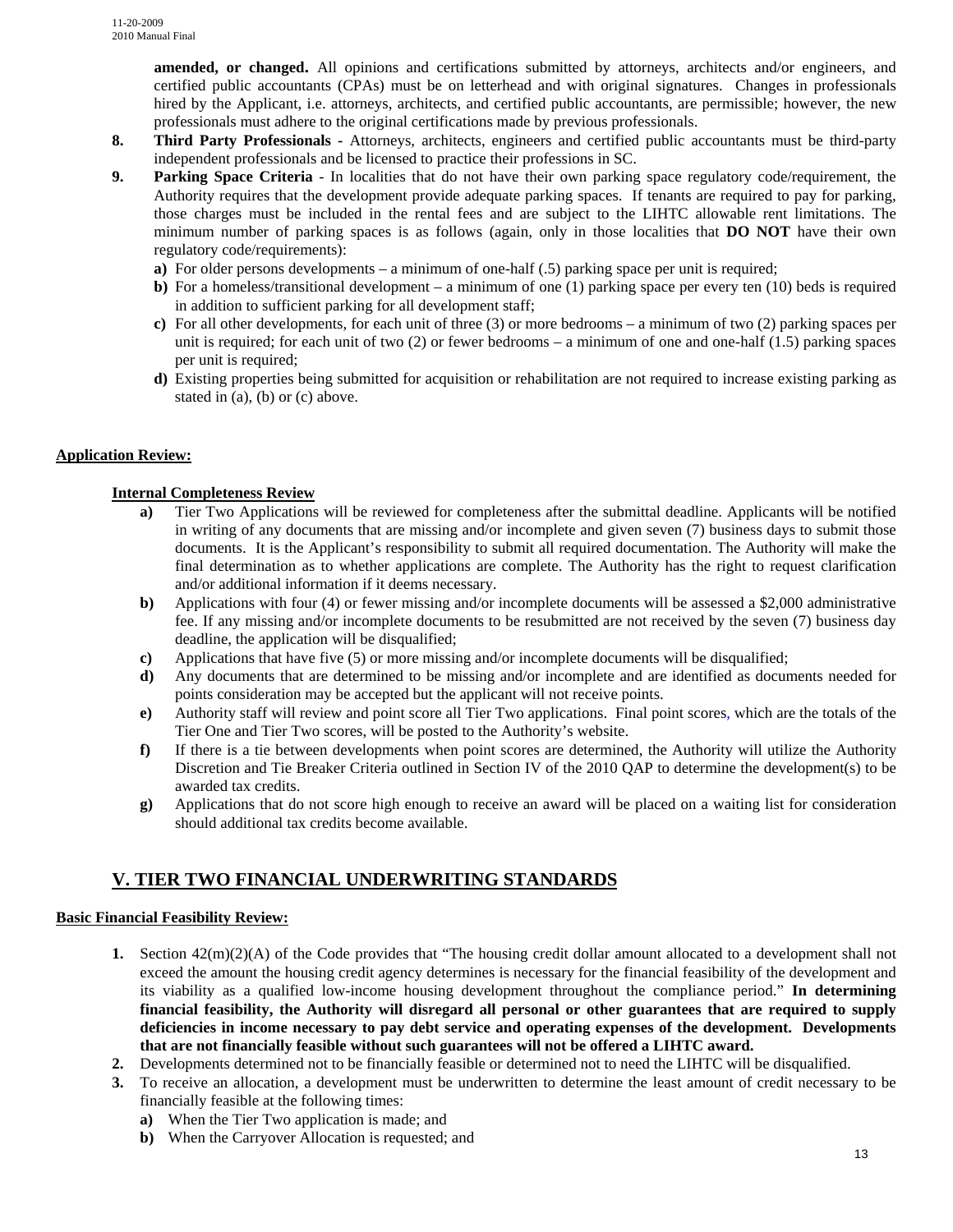**c)** When the last building is Placed-In-Service.

## **Financial Characteristics:**

Development income information on any market rate and low income units must be provided. Market rate units are units that are not income or rent restricted and are available without regard to tenant income. The low-income units are units subject to the income and rent restrictions of the Code. The Applicant must indicate all federal, state, or local subsidies that will be providing any type of assistance for the low-income tenants.

In determining maximum allowable gross rent and utility allowances for LIHTC units, the use of an imputed income based on the number of bedrooms in a unit is required by the provisions of the Code. Units with no separate bedroom are treated as being occupied by one (1) person and larger units are treated as being occupied by one and one-half (1.5) persons per separate bedroom.

- 0 Bedroom Unit  $= 1.0$  person income
- 1 Bedroom Unit  $= 1.5$  person income
- 2 Bedroom Unit = 3.0 person income
- 3 Bedroom Unit = 4.5 person income
- $4$  Bedroom Unit  $= 6.0$  person income

Maximum annual gross rents cannot exceed thirty percent (30%) of the imputed income. Gross rent does not include any payment under Section 8 of the U. S. Housing Act of 1937, or any comparable rental assistance program with respect to such unit or the occupants. Gross rent must include an allowance for any utilities paid by the tenant.

The Revenue Reconciliation Act of 1993 requires the housing credit agency to consider the reasonableness and appropriateness of development costs and operating expenses. In making this determination, the housing credit agency must consider: (1) the sources and uses of funds and the total financial structure of the development; (2) any proceeds expected to be generated by the syndication of the tax credit; and (3) the percentage of the housing credit dollar amount to be used for development costs other than intermediary costs.

Certain fees are considered to be intermediary costs. The term "intermediary" has not been defined in the Code, and the IRS has not issued regulations concerning this provision. Until such regulations are promulgated, the Authority has defined intermediary costs as all costs other than "land, sticks, and bricks." For evaluating the reasonableness of certain fees and overhead items represented for tax credit basis purposes, additional documentation as to the nature and amount of intermediary costs may be required. The Authority reserves the right to question any fees which are unidentified, unusual or excessive and to limit these fees and overhead items, based on the development size and other associated risk factors. A tax attorney or consultant is recommended to aid in determining which development costs are included in eligible basis under the Code.

The development costs are evaluated for reasonableness, necessity, and eligibility. Cost comparisons with previous development cost certifications and other third party data may be performed for comparability and reasonableness. Acquisition and/or rehabilitation development costs will be evaluated to assess whether the proposed rehabilitation is required and satisfies the PNA. The Authority reserves the right to inspect proposed rehabilitation developments before a reservation is offered.

Applicants are cautioned to be accurate in providing development cost information. Underestimating could result in insufficient tax credits being available to successfully complete the development while overestimating could result in a development being considered infeasible. **Increases in development costs due to cost overruns will not result in an increase in the allocated tax credit.** 

#### **Utility Allowances:**

Any utility services paid for by the tenant must be considered in the calculation of tenant-paid rent. An allowance for tenantpaid utilities is deducted from the maximum allowable monthly gross rent to determine the maximum allowable monthly net rent; the proposed tenant rent may not exceed the maximum allowable monthly net rent. Any services paid for by the owner should not be included in the utility allowance.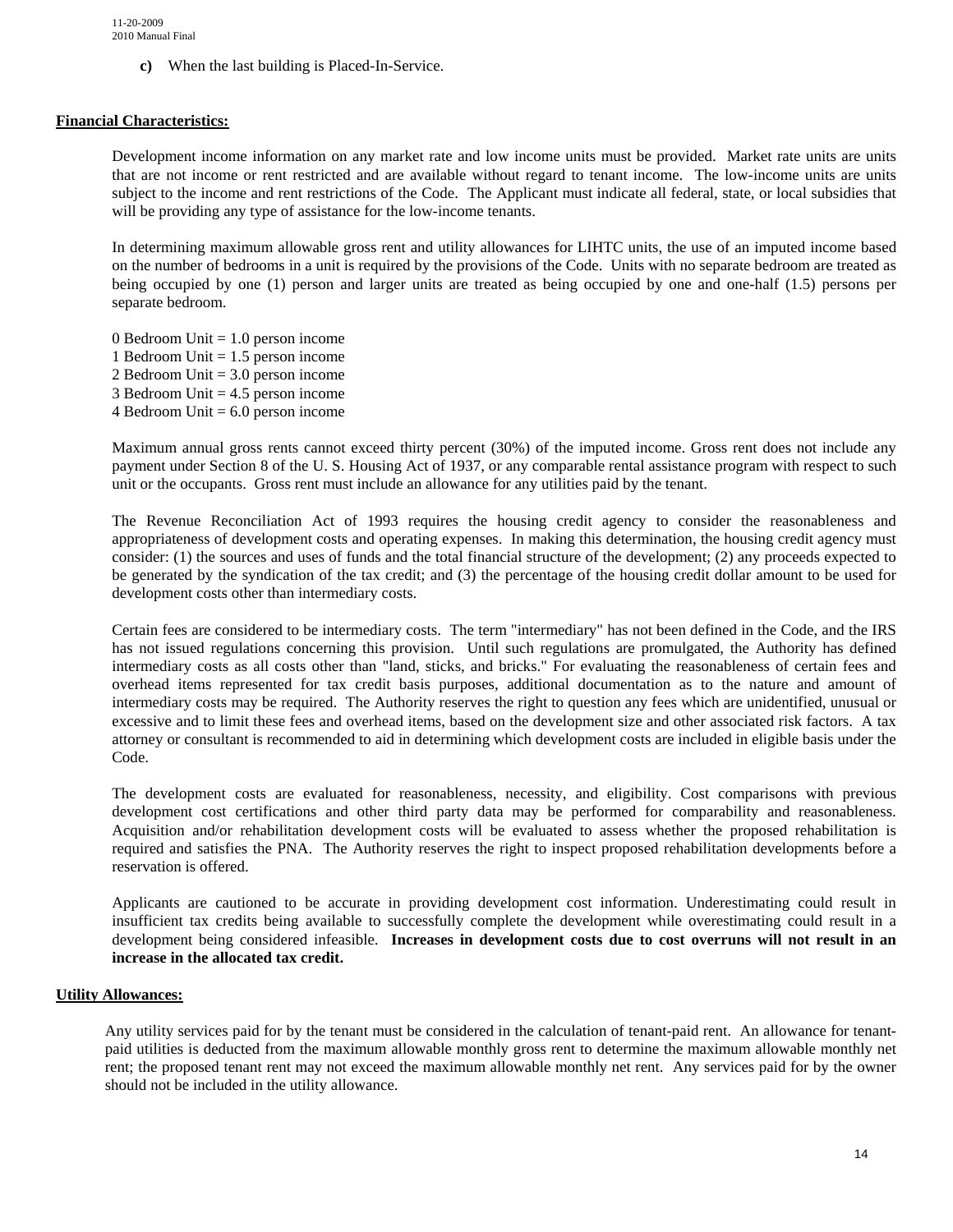- **1. Sources:** Applicants may submit utility allowances only from those sources approved by the Authority. The Authority will accept utility allowances provided by:
	- **a)** Rural Housing Service (RHS) but only if RHS provides financing of the proposed development;
	- **b)** The Authority's Contract Administration Division for those developments utilizing HAP contracts;
	- **c)** The local public housing authority (PHA) serving the proposed project; or
	- **d)** Third party certified utility company estimates only if that utility company will be providing services to the development.

The Authority will not accept utility allowances determined by any other sources, including engineers, consultants, and applicants/developers.

- **2. Mandatory Services:** Utility services which must be provided to all tenants are heating, air conditioning, cooking, lighting and/or other electric, hot water, water and sewer, and trash collection. Air conditioning must be separately identified in the allowance calculation.
- **3. Other Charges:** The utility allowance must include an amount for the cost of any service paid for by the tenant. In addition the allowance must include any charges imposed by the utility provider for access or connection, such as electric or natural gas facilities fees. Charges for services must accurately reflect any surcharges based on the location of the development, such as higher water and sewer fees for sites outside the city limits. Charges for specific appliances, such as ranges and refrigerators, should be included in the allowance only if the tenant must supply the appliance(s).
- **4. Calculation:** The utility allowance is computed by first adding the exact amount of each individual utility service (e.g., heating, cooking) for each bedroom size, without rounding. The resulting total utility allowance for each bedroom size is then rounded upward to the next whole dollar if it contains any fraction of a dollar (i.e., .01-.99). See Exhibit U for an example of a completed utility allowance schedule.

#### **Authority Designated Difficult Development Areas (DDAs):**

 As outlined in H.R. 3221, the Housing and Economic Recovery Act of 2008, the Authority must establish criteria for determining which areas will be treated as Difficult Development Areas (DDAs) and which projects will be eligible to receive additional tax credits up to 130%. Developments utilizing tax exempt bonds are not eligible for this basis boost. The DDA criteria established by the Authority are separate from the federally designated DDA areas. Developments meeting any of the following criteria are eligible to receive a basis boost of up to 130%:

- **1.** If any part of the proposed site is in a federally designated Qualified Census Tract (QCT), the Authority will treat the entire site as a DDA area and allow the basis boost to all buildings in the development.
- **2.** Developments that are 100% elderly (62 years and older).
- **3.** Developments that are 100% special needs.
- **4.** Developments that are targeted for older persons or families.

#### **Underwriting Standards:**

**1. Operating Reserves -** Developments receiving loan funds from RHS may satisfy the operating reserve requirement of the LIHTC program by establishing the two percent (2%) operating and maintenance capital reserve account and by maintaining this account as required by RHS. Developments not subject to the RHS two percent (2%) operating and maintenance capital reserve requirements must establish and maintain minimum operating reserves equal to six (6) months of projected operating expenses. The reserve must be established at the time the development places in service and must be maintained at the required level throughout the compliance period unless earlier release of the reserves is approved by the Authority and the Syndicator of the low-income housing tax credits.

 The Authority may allow for release of operating reserves after certain requirements are met. The following conditions must be met for consideration:

**a)** The Syndicator of the low-income housing tax credits must provide a written statement verifying the Syndicator's approval of the release of operating reserves and must attest that the agreement is the result of the property meeting the conditions of release specified in the partnership agreement or operating agreement. The Syndicator must use **Exhibit OR-1** to report the approval for release of the reserves and must indicate on this form the conditions that have been met which allow for the release.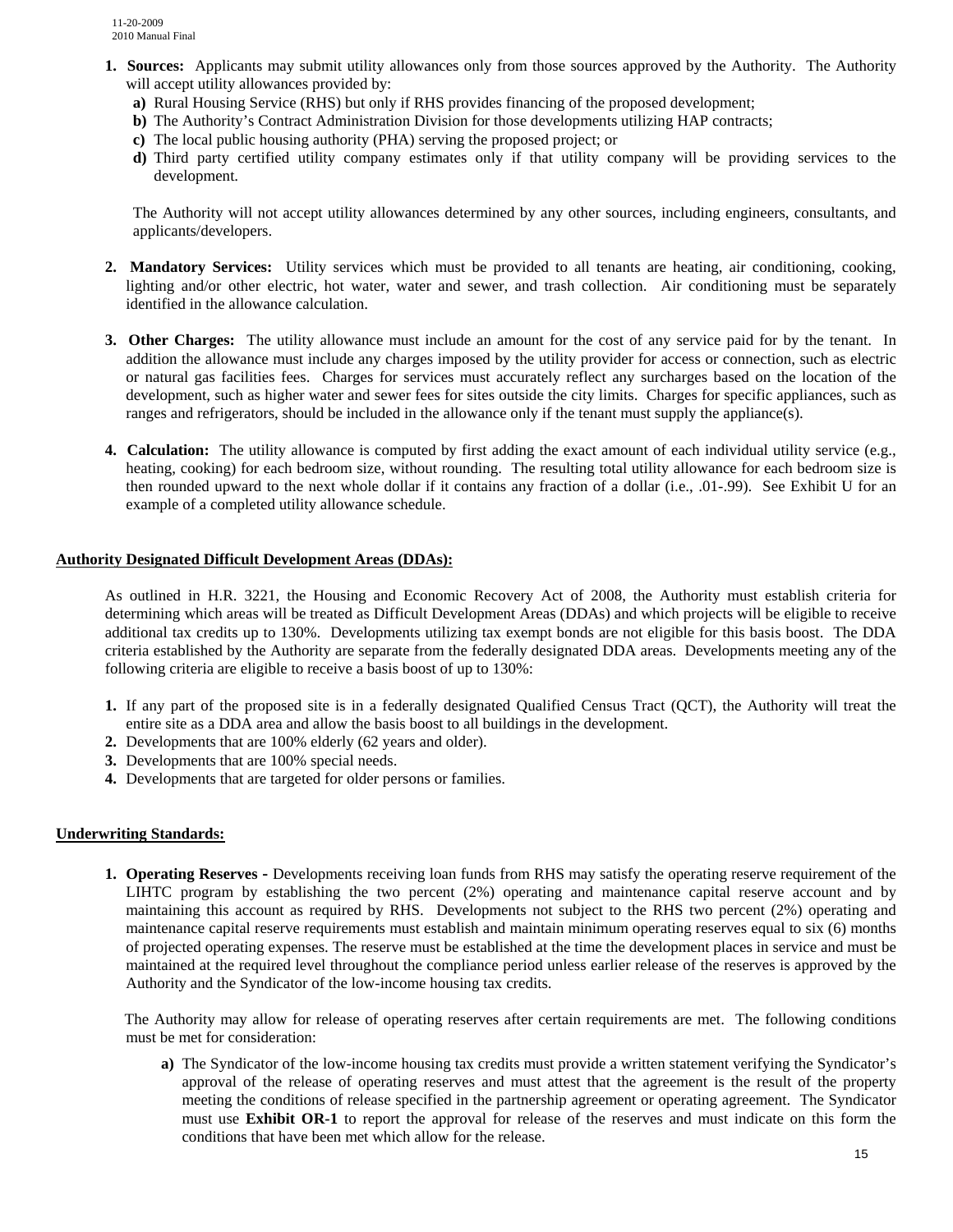- **b**) The Owner/Principal(s) must provide a statement that the conditions required by the Syndicator for release of the operating reserves have been met. This must be certified on **Exhibit OR-2.** Providing false or misleading information to obtain the release of reserves may result in debarment.
- **c)** Before a release of operating reserves will be considered, the property must have been placed in service a minimum of five (5) years and have maintained a minimum debt coverage ratio of 1.15 for the three (3) most recent consecutive calendar years.

The Authority reserves the right to hire an accounting firm at the property owner's expense to confirm that the required conditions for release of the operating reserves have been met.

- **2. Replacement Reserves** Applicants are required to establish and maintain minimum replacement reserves of **\$250** per unit annually for new construction and for rehabilitation developments serving older persons (aged 55 and up). Replacement reserves for all other rehabilitation developments are **\$300** per unit annually. The Authority requires evidence of the existence of Replacement Reserves. Replacement Reserves must be reflected in the development's annual audited financial statements.
- **3. Developer Fees, Developer Overhead, and Consultant Fees (the "Fees")**  In evaluating the reasonableness of Fees the Authority has established limits as follows:
	- **a) New Construction** The sum of **Fees** may not exceed fifteen percent (**15 %)** of Adjusted Development Costs\*.
	- **b) Rehabilitation without a change in ownership** The sum of **Fees** may not exceed fifteen percent (**15%)** of Adjusted Development Costs\*.
	- **c) Acquisition with rehabilitation** 
		- **i. Acquisition** For acquisition with rehabilitation developments, **Fees** allowed on the acquisition costs are limited as follows:
			- **1. Acquisition costs up to \$500,000 Fees** may not exceed eight percent (**8%**) of Adjusted Development Costs\*.
			- **2. Acquisition costs from \$500,001 to \$1,000,000 Fees** may not exceed the **greater of \$40,000** or seven percent (**7%**) of Adjusted Development Costs\*.
			- **3. Acquisition costs from \$1,000,001 to \$1,500,000 Fees** may not exceed the **greater of \$70,000** or six percent (**6%**) of Adjusted Development Costs\*.
			- **4. Acquisition costs greater than \$1,500,000 Fees** may not exceed the **greater of \$90,000** or five percent (**5**%) of Adjusted Development Costs\*.
			- **5. Acquisition cost limit Fees** on acquisition costs are capped at a **maximum of \$150,000**.
		- **ii. Rehabilitation Fees** on rehabilitation costs may not exceed fifteen percent (**15%)** of Adjusted Development Costs\*.

- **\***Adjusted Development Costs = Total Development Costs (Line 51) \_\_\_\_\_\_\_\_\_\_\_\_\_\_ Less Land (Line  $1$ ) Less Consulting Fees (Line  $20$ ) Less Developer Fees (Line 45) Less Developer Overhead (Line 46)
	- Less Other Developer Costs (Line 47) -

Line numbers refer to page 10 in the Tier Two application, the 10% Test, and PIS application.

- **4. Deferred Developer Fees** Developer fees can be deferred to cover a gap in funding sources when:
	- **a)** The entire amount will be paid pursuant to the standards required by the Code to stay in basis.
	- **b)** The deferred portion does not exceed fifty percent (**50%**) of the total amount in the Tier Two application.
	- **c)** Payment projections do not jeopardize the operation of the development.
	- **d)** Nonprofit organizations must include a resolution from the Board of Directors authorizing a deferred payment obligation from the development.
	- **e)** Applicants must include with the application a statement describing the terms of the deferred repayment obligation, including any interest rate charged and the source of repayment.
	- **f)** The Authority will require a Note evidencing the principal amount and terms of repayment of any deferred repayment obligation to be submitted at the time of the PIS cost certification.
- **5. Contractor Cost Limits** The combined total of Contractor Profit, Overhead, and General Requirements (the "Contractor Fees") shall be limited to fourteen percent **(14%)** of Hard Construction Costs. The restrictions on Contractor Fees are the following:

| Contractor Profit and Overhead: | may not exceed 8% of Hard Construction Costs  |
|---------------------------------|-----------------------------------------------|
| General Requirements:           | may not exceed 6% of Hard Construction Costs  |
| <b>Total Contractor Fees:</b>   | may not exceed 14% of Hard Construction Costs |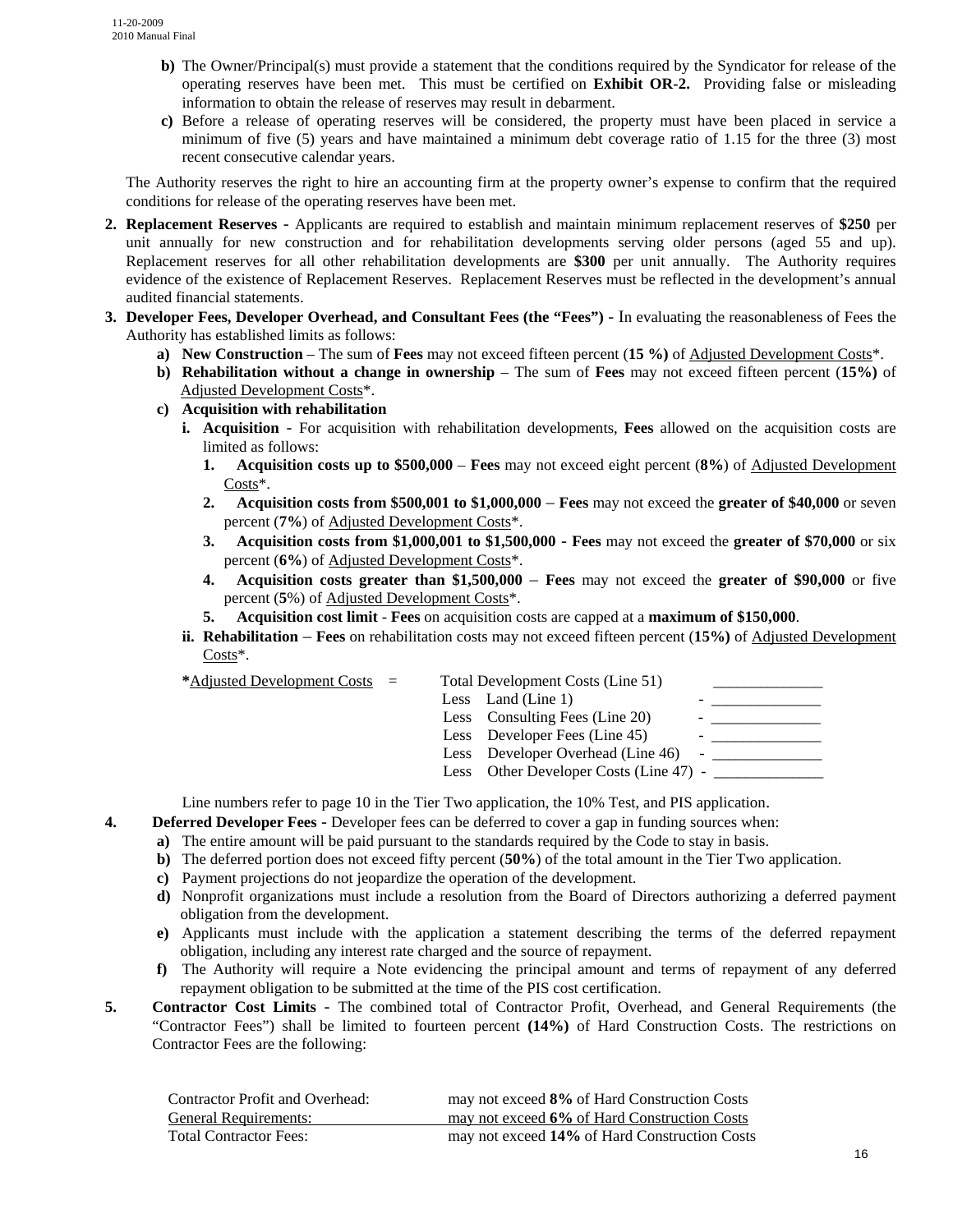If there is an identity of interest between the Applicant and contractor, as defined in the LIHTC Manual, the Authority, at its sole discretion, may require an additional cost certification with the PIS application of the construction costs. The Authority will commission the CPA and the associated accounting fees will be charged to the Applicant.

*\*\*\*Hard Construction Costs* are limited to the following line items from the development cost budget in the Tier

- Two application:
	- Line 3 Demolition
	- Line 5 On Site Improvement Line 6 – Off Site Improvement
	- Line 7 Other (Site Work)
	- Line 8 New Building
	- Line 9 Rehabilitation
	- Line 10 Accessory Building
	- Line 15 Contractor Contingency

## **6. Annual Operating Expenses (AOE)**

- **a)** Applicants must provide a detailed explanation of the methodology used in determining AOE.
- **b**) AOE must be projected in a range from a minimum of \$3,000 to a maximum of \$4,000 per unit.
- **c)** AOE per unit are to be calculated excluding reserves.
- **d)** The Authority may, in its sole discretion, consider and approve AOE outside of this range. The Applicant must present support for those expenses and provide evidence supporting the higher amount (e.g., insurance for coastal properties). Owner-paid utilities, other than water, sewer, and trash, will also be considered.
- **7. Development Cost Review** The Authority will utilize a construction cost consultant to render an opinion on the development cost projections for proposals considered for funding. Applicants will be required to provide detailed cost information to substantiate the projected costs. Should the construction cost consultant require additional information to render an opinion, applicants will be given seven (7) business days to provide the additional information. If the additional information is not received within seven (7) business day, the application will be disqualified. If the construction cost consultant determines that the projected costs cannot be substantiated or determines that the project's costs are not reasonable for an affordable housing development, then the development will be eliminated from the tax credit competition.

## **8. Debt Coverage Ratio (DCR)**

- **a)** LIHTC dollars will not be reserved or allocated to developments that are not made financially feasible by the credit or which are financially feasible without the credit. The development's initial DCR must fall within the range of **1.15** to **1.40.**
- **b)** The DCR is calculated as Net Operating Income (NOI) divided by the annual debt service. For this purpose, NOI is the income remaining after subtracting Operating Expenses and Replacement Reserves from the Effective Gross Income (EGI).
- **c)** For the purpose of determining the appropriate amount of tax credits to be allocated to a development, the Authority assumes that each development will bear the maximum level of permanent debt. **When calculating the tax credit amount, the Authority will limit the maximum DCR to 1.40. A proposed development may exceed the 1.40 maximum DCR for financial feasibility purposes, but when calculating the credit to be allocated, the Authority will limit the DCR to 1.40. In the event that the development DCR, as submitted, is greater than 1.40, the Authority will increase debt based on the terms submitted in the application in order to reduce the DCR to 1.40 for the calculation of the credit amount. This increase in debt will be included in the equity gap calculation**.
- **d**) The maximum DCR of 1.40 restriction will be waived if the initial projected annual Cash Flow/Unit (CFU) does not exceed six hundred dollars (\$600). CFU is calculated by subtracting annual debt service from the NOI and dividing this result by the number of units that will be rented to tenants. In the event that the development DCR, as submitted, is greater than 1.40 and the development CFU, as submitted, is greater than \$600, the Authority will increase debt based upon the terms submitted in the application in order to reduce the DCR to 1.40 or the CFU to \$600, whichever is met first, for calculation of the credit amount. This increase in debt will be included in the equity gap calculation.

## **9. Expense Coverage Ratio (ECR)**

- **a)** For developments whose funding sources do not include repayable debt, financial feasibility will be measured by the Expense Coverage Ratio (ECR). The development's initial ECR must fall within the range of **1.15** to **1.40**.
- **b)** The ECR is calculated as Effective Gross Income (EGI) divided by the sum of Annual Operating Expenses (AOE) plus Replacement Reserves.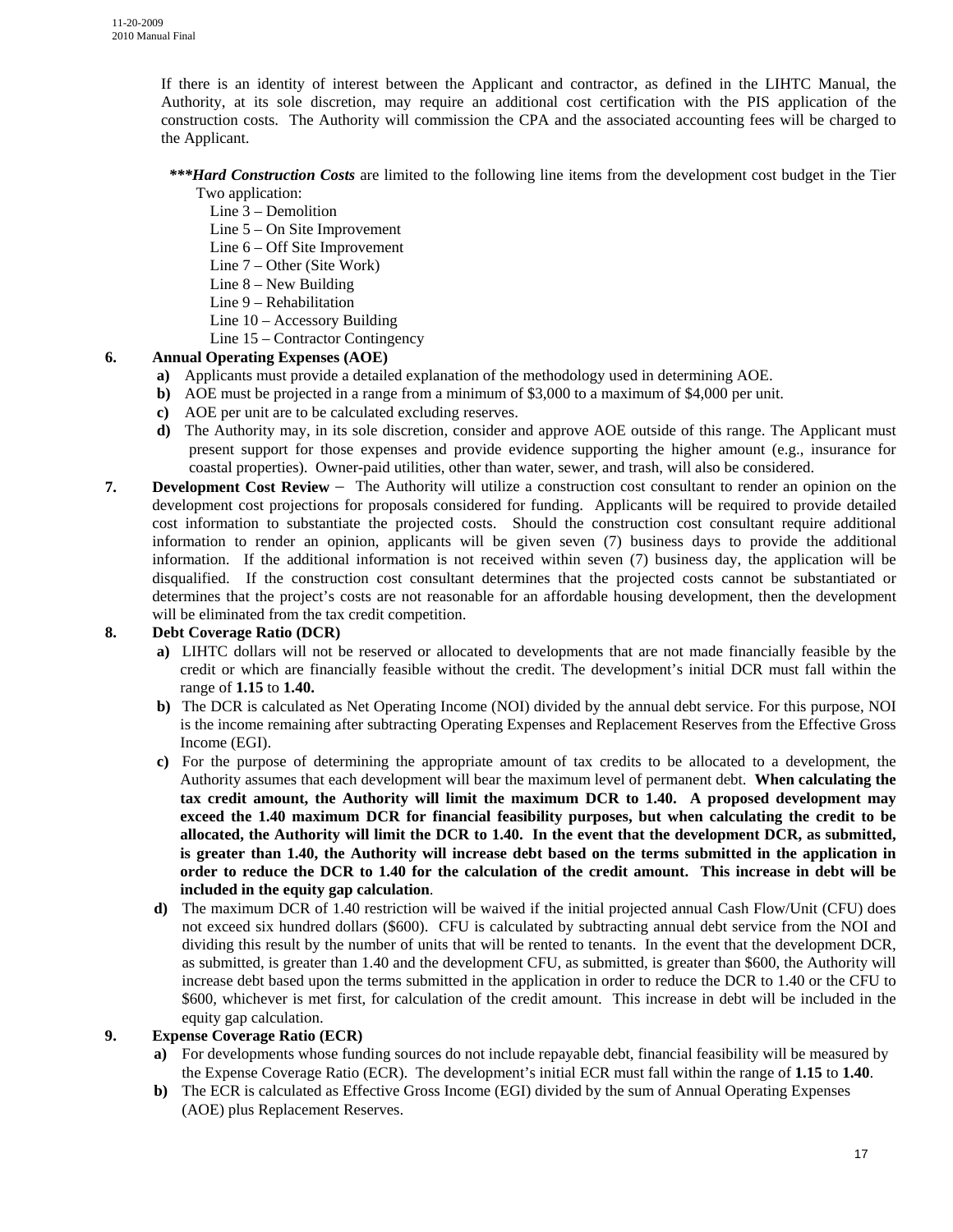**c)** For the purpose of determining the appropriate amount of tax credits to be allocated to a development, the Authority assumes that each development will bear a reasonable level of permanent debt if it is feasible for the development to do so. If it is determined in the Authority's underwriting analysis that a proposed development can bear a level of permanent debt, then debt will be imputed at current rates and the debt coverage ratio (DCR) rules identified in 8 a) through 8 d) above will apply.

## **10. Funding Sources**

- **a)** Applicants receiving "soft loans" (e.g., AHP, Deferred Developer Fees, etc.) must adequately explain in their applications the repayment terms of these loans.
- **b)** Income that is projected to be generated by a property during the construction or rent up period may not be used as a funding source in the proposal for low-income housing tax credits. Examples of this are "rent-up cash flow" and interest earnings.

## **11. Permanent Financing**

A letter of intent is required for all permanent financing sources. The letter must clearly state the term of the permanent loan, the amortization period, how the interest rate will be indexed, the current rate at the time of the letter, the anticipated principal amount of the loan, and the lien position. All permanent loans are required to amortize so that debt service on such loans is paid in equal installments over a period of twenty (20) years or longer. Any permanent loan represented as having an amortization period shorter than twenty (20) years or with an accelerated payment of debt service (such that the loan is paid off in less than 20 years) will be underwritten by Authority staff with a minimum twenty (20) year amortization with 240 equal monthly debt service payments. Should a proposal fail to meet other underwriting guidelines resulting from projecting a minimum twenty (20) year amortization, the proposal may be disqualified.

## **12. Annual Rent, Expense Trends and Vacancy Rates**

- **a)** Development rents will be trended upward at a two percent (2%**)** annual increase.
- **b)** Operating expenses will be trended upward at a three percent (3%**)** annual increase.
- **c)** For the vacancy rate, the Authority will utilize the greater of seven percent (7%) or the vacancy rate represented in the market study for the primary market area.
- **d)** The pro-forma financial statements must substantiate that the development will maintain a positive cash flow for the full fifteen (15) year period.

## **13. Other Income**

Projected income from services or charges other than monthly rental of dwelling units must be clearly specified with type and amount of income identified in detail in the application for tax credits. Other Income projections may not exceed three percent (3%) of the total potential annual rent. For this purpose, total potential annual rent will be defined as the sum of all rents to be collected assuming one hundred percent (100%) occupancy at the proposed tenant rents as represented in the application for tax credits.

## **14. Brokering / Reselling of Services to Tenants**

Revenue and expenses resulting from acting as a broker or reseller of services to tenants **may not be included** in a proposal for low-income housing tax credits. Examples include, but are not limited to, the brokering or purchase and resale of cable, satellite, and/or internet service to tenants. These activities are not prohibited as long as they are in compliance with IRC Section 42, but income projected to be generated from such endeavors will be excluded when performing the Authority's underwriting analysis.

**15. Minimum Hard Cost Requirement** - The Authority requires a minimum hard cost ratio of not less than sixty-five percent (**65%)** of total development costs.

*Hard Costs* are the following line items on the development cost budget in the Tier Two application:

- Line 1 Land
- Line 2 Existing Structure
- Line 3 Demolition
- Line  $4 -$ Other (Land & Buildings)
- Line 5 On Site Improvement
- Line 6 Off Site Improvement
- Line 7 Other (Site Work)
- Line 8 New Building
- Line 9 Rehabilitation
- Line 10 Accessory Building
- Line 15 Contractor Contingency
- **16. Alternative Plan for AHP Funding Source -** Applications that compete for tax credits and represent that Affordable Housing Program (AHP) funds will be sought from the Federal Home Loan Bank (FHLB) must provide a narrative with the Tier Two application detailing how the funding gap will be filled if not awarded AHP funds. Additionally, revised pages 7, 8 (rental income section only), 9, and 12 (rental income section only) of the application must be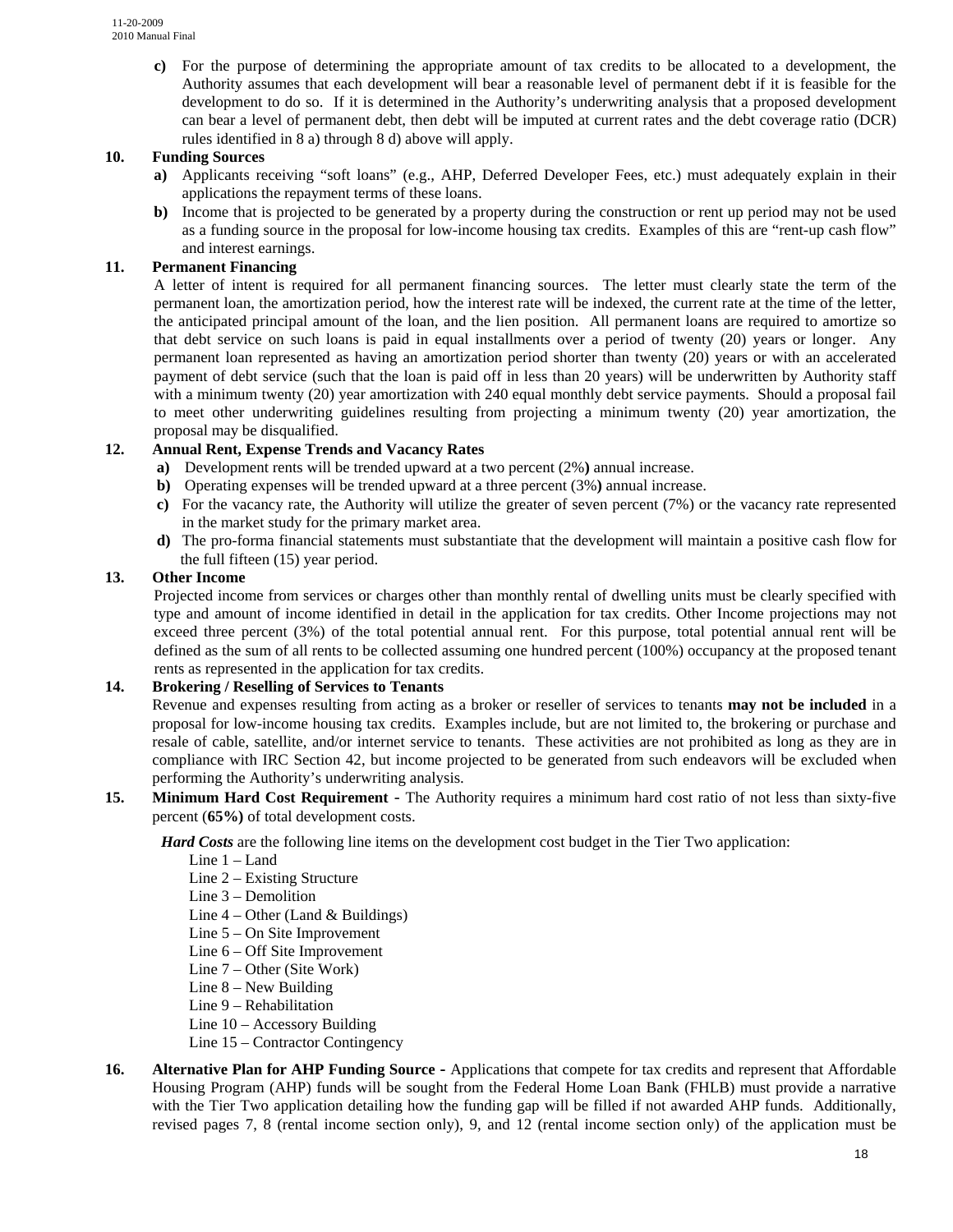attached to the narrative. The only changes allowed are changes in funding sources and rental income. Changes not allowed include, but are not limited to, operating expenses, total development costs, total number of units, and unit mix. This information will be required at the Tier Two application submittal. This requirement may be waived for Applicants that provide a firm commitment of the AHP funding.

**17. Value Assigned to Land-** For all proposals involving the purchase of land and building(s), the Applicant must provide a detailed explanation of the method used to allocate acquisition costs to land. If the Authority determines that the explanation or method of allocation is inadequate, an appraisal or a copy of the latest tax assessment may be required to support the allocation of costs to land.

## **18. Appraisals**

- **a)** The Authority reserves the right to require appraisals on all development proposals.
- **b)** If the Authority deems submitted acquisition costs of land and/or buildings to be unusual or excessive, an appraisal will be required.
- **c)** In such a case, the Authority will hire the appraiser at the expense of the Applicant.
- **d)** The land value and building(s) value will be appraised "as is" and reported separately.
- **e)** The Authority will use discretion in allowing acquisition costs in excess of appraised value. These situations will be reviewed on a case-by-case basis and the Applicant must provide justification to support acquisition costs in excess of the appraised value. If the Authority finds the justification offered to be unacceptable, acquisition costs in excess of the appraised value will be excluded from the development's eligible basis.
- **f)** Developments not meeting minimum underwriting requirements or found to be financially infeasible as a result of this reduction will be disqualified.

## **Syndication Information:**

If the information as to the syndication value is unusual, the Authority in its sole discretion may assign a value based on existing market information. If any elements of the syndication proposal are unusual, the Applicant must provide an explanation.

#### **Determination of Credit Award:**

**1.** Equity Gap Calculation:

Equity gap is defined as total development costs minus the total of all non-LIHTC sources of funds (i.e., the development costs not covered by debt financing, grants, etc.). The Authority will impute debt for owner financed developments. **When calculating the tax credit amount to be awarded/allocated, the Authority will limit the maximum DCR to 1.40. In the event that the DCR for the proposal submitted is greater than 1.40, the Authority will increase debt based on the terms stated in the application in order to reduce the DCR to 1.40 for the purpose of calculating the tax credit. This increase in the debt amount will be utilized in the equity gap calculation.** The tax credit amount is calculated so that, over ten years, the allocation equals the excess development costs, thereby "closing" the equity gap. If credits are syndicated, only a portion of the ten (10) year allocation amount is returned to the developer as equity. The rest is used to cover the Syndicator's expenses and reserve requirements. The equity factor is the percentage of the ten (10) year credit returned to the development owner in the form of equity.

A certified statement from the Syndicator or private placement entity identifying the syndication factor per tax credit dollar and the amount of syndication proceeds is required when available, but not later than the PIS date. The equity gap is calculated as follows:



\* For the purpose of the equity gap calculation, a developer fee note will not be considered as a source of funding.

**2.** Maximum Credit Allowable: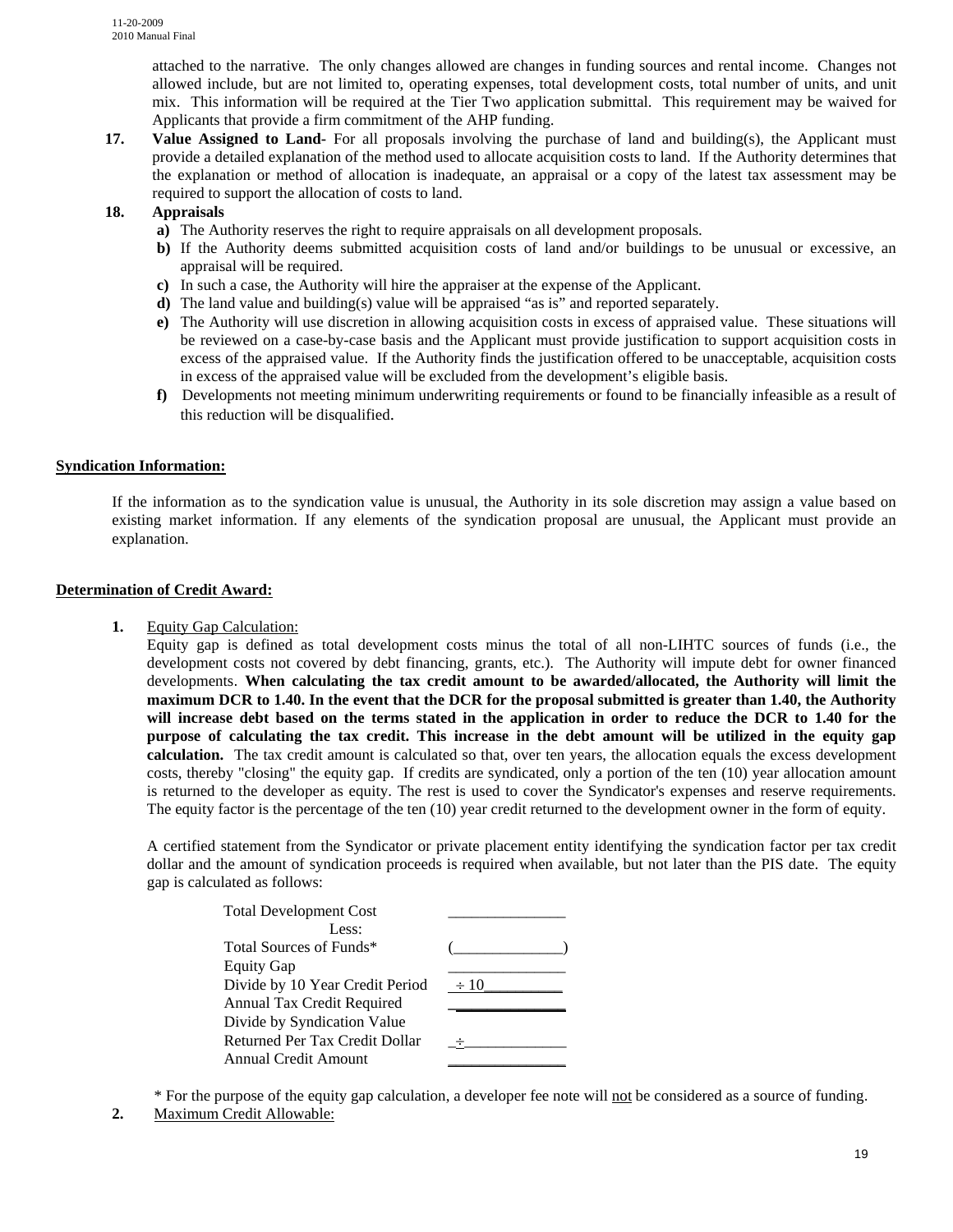The amount of the tax credit awarded will be limited to the amount necessary to fill the equity gap but cannot exceed the amount determined using the applicable percentage set monthly by the Secretary of the Treasury.

 Total Qualified Basis \_\_\_\_\_\_\_\_\_\_\_\_\_\_\_ Multiplied by Applicable Percentage  $x \rightarrow 0$ Maximum Annual Credit Amount \_\_\_\_\_\_\_\_\_\_\_\_\_\_\_

The actual amount of the credit for the development is determined by the Authority.

If the development is eligible for historic tax credits, include a detailed narrative description of the calculation of eligible basis for the historic credit and other information critical to the successful combination of the two (2) tax credit programs.

## **VI. RESERVATION/CARRY-OVER ALLOCATION PROCEDURES**

## **Notification of Reservation Award:**

**Reservation Certificate** – Reservation Certificates will be sent to Applicants for those developments in order of highest to lowest point score until tax credits have been exhausted. To acknowledge acceptance of the reservation of tax credits, Applicants must execute and return the Reservation Certificates. Once all Reservation Certificates have been executed and returned, the LIHTC Awards List will be released and posted on the Authority's website: [www.schousing.com](http://www.schousing.com/). The date of the Reservation Certificate is the "Reservation Date."

The amount of tax credits reserved for new construction or rehabilitation costs will be calculated using a minimum applicable percentage rate of nine percent (9%). The amount of tax credits reserved for acquisition costs is based on the **greater of** the tax credit applicable percentage (%) in effect for the month of credit reservation or the applicable percentage (%) in effect for the month of the deadline for Tier Two applications. Applicants who receive a reservation of tax credits will be notified of the dollar amount of tax credits preliminarily reserved and the Reservation Fee which must be submitted to the Authority. Applicants have ten (10) business days from the date of the notification letter to submit fees and the executed original Reservation Certificate. Upon receipt of the Reservation Fee and the executed Reservation Certificate, the Authority will execute the Reservation Certificate and forward a copy to the Applicant.

## **Reservation Certificate Conditions:**

**Reservations of LIHTCs are not transferable**. Any changes in GP, partnership, or individual, etc., listed as the "owner" entity on the initial application will result in cancellation of the reservation of tax credits. A non-refundable Reservation Fee will be charged in an amount equal to ten percent (10%) of the annual LIHTC amount reserved for the development. Applicants must strictly comply with the following reservation conditions:

- **1.** Developments may, because of the limited supply of credit dollars, be offered reservations in an amount less than the maximum amount for which it would otherwise qualify. Additional LIHTC amounts that may become available for reallocation will be reserved only upon payment of a Reservation Fee equal to ten percent (10%**)** of the additional amount awarded.
- **2.** Developments seeking a Placed-In-Service (PIS) allocation the year in which the reservation was made must submit a PIS application on or before the second Monday in December not later than 5:00 p.m. (EST).
- **3.** Developments with a reservation of LIHTC that will PIS after December 31 of the year in which the reservation was issued must submit an application for a Carryover Allocation to the Authority no later than the date specified in the Reservation Certificate.
- **4.** Issuance of additional regulations by the IRS may change the amounts and terms of the Reservation Certificate, or may cause it to be revoked in order to comply with such regulations.
- **5.** Failure to meet any of the above conditions will render the Reservation Certificate null and void.
- **6.** Any untimely submission of documentation referenced in the Reservation Certificate will result in its cancellation.

#### **Carryover Allocation Procedure:**

Applicants receiving a Reservation Certificate will be notified of the requirements to apply for an **allocation** of tax credits at the time of the reservation.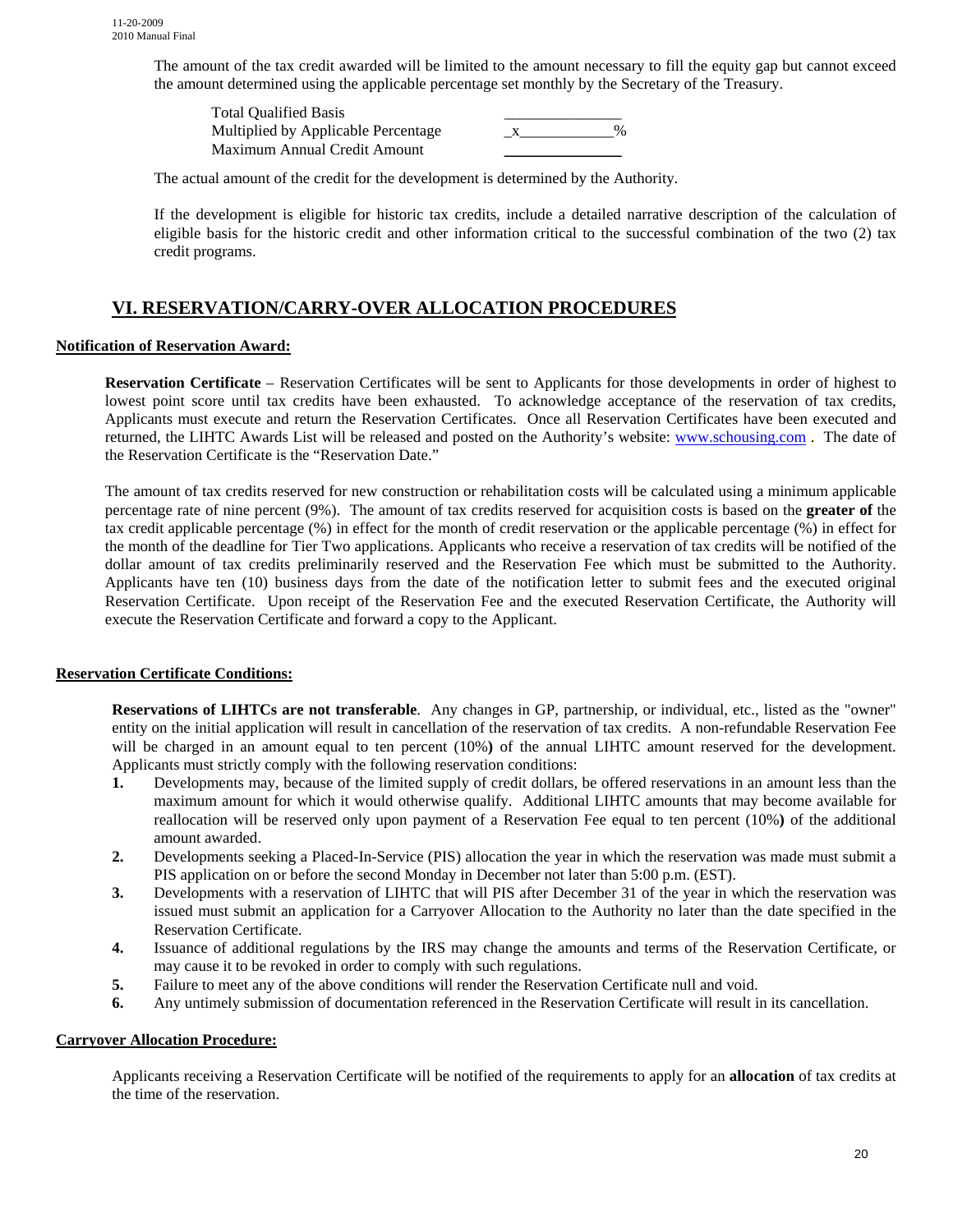11-20-2009 2010 Manual Final

Issuance of a Reservation Certificate does not guarantee that the development will be the recipient of an allocation of LIHTC, nor does it guarantee that, if the development becomes the recipient of an allocation of LIHTC, such credit will be in the amount stated in the Reservation Certificate*.* All allocations will be determined by the Authority. The Authority reserves the right to investigate the validity of any certifications and/or opinions and reserves the right to request supplemental information. Also all allocations will be based upon the determination by the Authority of the least amount of credit which will render the development financially feasible. Should it be determined that the development is financially feasible without an allocation of the credit, then no LIHTC will be allocated to the development and the reservation certificate will be null, void and of no force or effect.

**Carryover Allocations are not transferable**. An application, together with all supporting documentation must be received in the Authority's office on or before the date specified in the Reservation Certificate. No extension will be given.

If the Carryover Application is complete and deemed eligible, the Authority will mail a Carryover Agreement together with a Binding Agreement for signature. The Applicant must return the original documents by the due date indicated in the notification letter. In addition, the Applicant must enter into an Agreement as to Restrictive Covenants with the Authority and record the covenants in the Office of the Register of Mesne Conveyance (or office of the Clerk of Court if there is no RMC) in the county in which the development is located. The Authority requires the recorded Restrictive Covenants to be submitted within twelve (12) months after the Reservation Date.

## **Verification of Ten Percent Expenditure:**

The Code allows the Verification of Ten Percent Expenditure (10% Test) to be met no later than twelve (12) months after the Carryover Allocation date. However, the Authority requires the Verification of Ten Percent Expenditure (10% Test) to be met no later than six (6) months after the Carryover Allocation date.Any extension of this date will be permitted only at the Authority's discretion and only under circumstances deemed to be beyond the applicant's ability to control. In any event, the Authority will not grant any extension longer than ten (10) months after the Carryover Allocation date.

- **1.** The 10% Expenditure Test application is due and must be submitted in a three ring binder by the due date specified in the Carryover Allocation Agreement. Failure to submit by the due date will result in the cancellation of the LIHTC award.
- **2.** This date will be three (3) weeks after the date that the development is required to have met the 10% Test.
- **3.** In the event that the three (3) week period does not end on a business day, the due date will be extended until 5:00 p.m. (EST) on the next business day.
- **4.** The 10% Test must be complete and correct as of the date on which it is submitted.
- **5.** The 10% Test will be reviewed for completeness and accuracy to allow the Authority to compare the information with **Exhibit A - 10% Expenditure Information Checklist**. If any of the required documents are found to be missing/incomplete the following will apply:
	- **a)** Prior to the application deadline the missing/incomplete document(s) may be submitted without penalty.
	- **b**) After the application deadline the missing/incomplete document(s) may be submitted upon payment of a \$1,000 administrative fee for each business day after the deadline until the documents are submitted.
- **6.** If the missing/incomplete documents are not corrected and resubmitted to the Authority within seven (7) business days following the notification, the development will forfeit its allocation of tax credits.
- **7.** Costs incurred to meet the 10% Test must be certified by an independent (unrelated third party) CPA by the date that the Carryover Allocation Agreement requires the 10% Test information to be submitted to the Authority.

The following documents must be submitted with the 10% Test:

- **1.** Certification of 10% Expenditure (**Exhibit H)**; and
- **2.** Accountant Certification of Costs and 10% Expenditure **(Exhibit I)** (all cost certifications must be issued by a CPA licensed by South Carolina Board of Accountancy); and
- **3.** If land cost is being used to meet the 10% Test then a copy of the executed deed or executed ninety-nine (99) year land lease with a recorder's clock mark or a recorder's receipt must be provided. The grantee on the deed or the land lease must be same entity as the owner listed on the Reservation Certificate and Carryover Allocation application. The recordation date must reflect that the deed or land lease was recorded no later than six (6) months from the allocation date; and
- **4.** Attorney Opinion Letter for 10% Expenditure **(Exhibit F)**; and
- **5.** All supporting documentation required by the application Checklist **(Exhibit A).**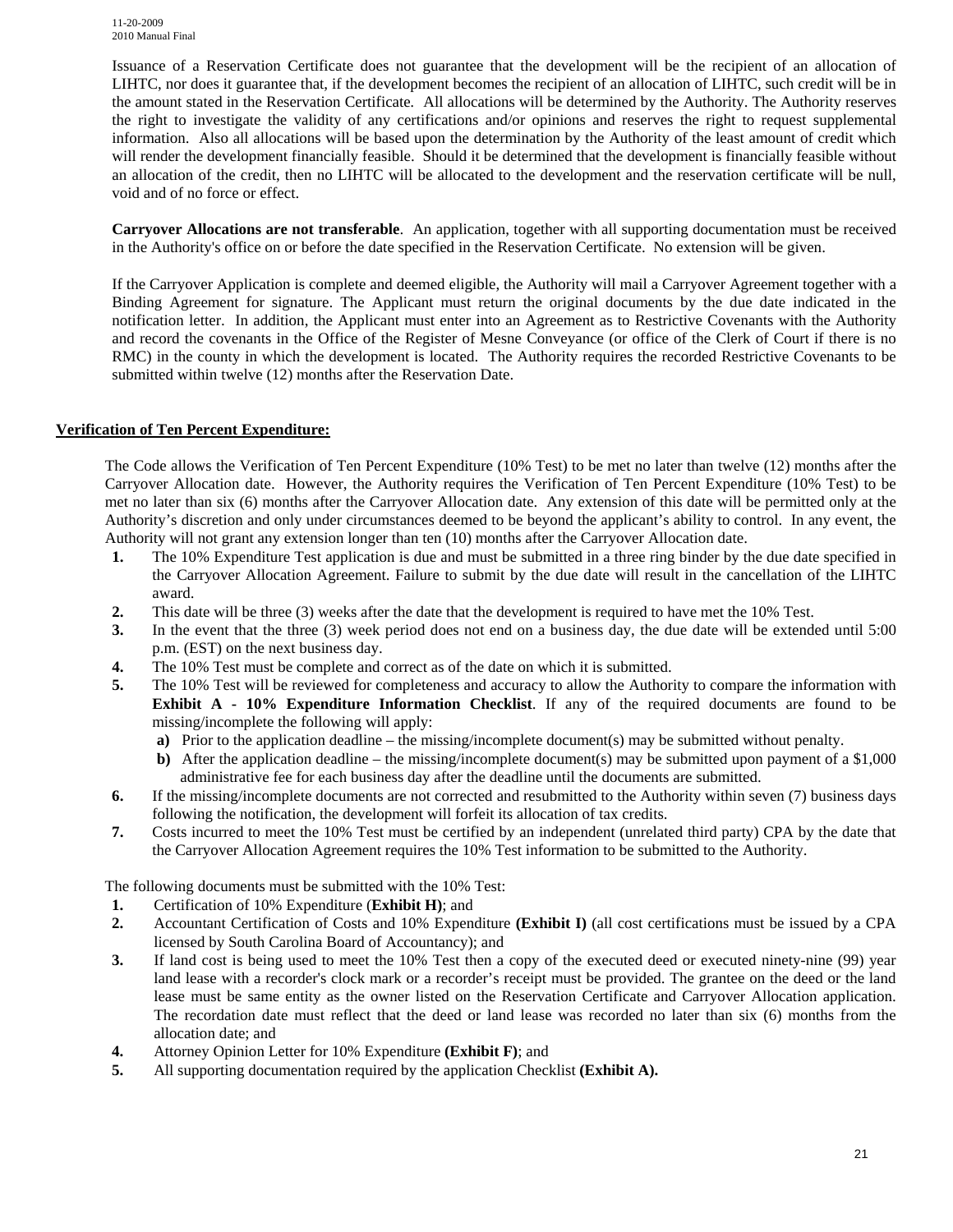## **VII. DEVELOPMENT PROGRESS REPORT REQUIREMENTS**

## **Exhibit L Progress Reports- (For Developments/Buildings from Reservation through initial Rent-up period):**

- **1.** The Authority will accept **Exhibit L** Progress Reports by fax (803) 896-9189 or email.
- **2.** The Applicant must file quarterly Exhibit L Progress Reports. The first  $(1^{st})$  Report will be due on April 7 of the calendar year following Reservation/Carryover. Subsequent reports are due July 7, October 7, and January 7 thereafter until the development reaches a stabilized occupancy of at least ninety-three percent (93%). "Stabilized occupancy" is defined as sustaining at least ninety-three percent (93%) occupancy for six (6) consecutive months.
- **3.** Exhibit L Progress Reports must accurately describe the status of the development and will be used to track the initial lease-up progress of the development.
- **4.** All developments are subject to inspection by Authority staff at any time.
- **5.** A fine of \$1,000 will be assessed against any development for which Exhibit L Progress Reports are not received by the due date. Report dates falling on Saturday, Sunday, or state holidays will be due the next business day.

Applicants are required to submit Exhibit L Progress Reports until the development reaches stabilized occupancy. Failure to submit the required Exhibit L Progress Report within seven (7) business days of the due date may result in a revocation of the reservation award or Carryover Allocation.

From the date of reservation, the applicant is expected to adhere to the time constraints as outlined below. The Authority may grant a forty-five (45) calendar day extension of certain items for a fee of \$1,000. The Authority will only accept and grant extensions for individual categories and will not accept or approve an overall blanket extension for all categories. All extension requests must be in writing and submitted not less than one (1) week prior to the deadline. Fees must be paid at the same time the extension request is submitted. After the first approved extension the fee for any additional extensions will be \$2,000 per request. Additional extensions will only be made for thirty (30) days at a time.

## **Ten (10) Months after the Reservation Date:**

- **1.** Final development plans and specifications for LIHTC developments are due to the Authority before 5:00 p.m. (EST) not later than ten (10) months after the reservation date. Development plans and specifications must incorporate all **Exhibit G** design and amenity items. The development architect must include a letter certifying that all design and amenity items are incorporated into the plans and specifications.
- **2.** The land must be purchased by the ownership entity, and the deed and/or land lease recorded as evidenced by a copy of the recorded document. If the recorded deed and/or land lease was previously provided as part of the 10% Test, then another copy is not required.

## **Twelve (12) Months after the Reservation Date:**

- **1.** A certified copy of the executed, recorded, FINAL construction mortgage document for all LIHTC developments is due before 5:00 p.m. (EST) not later than twelve (12) months after the reservation date. The construction mortgage document must have the recorder's clock mark date stamp showing the date, book, and page number of recording.
- **2.** The executed and recorded Restrictive Covenants for all LIHTC developments are due before 5:00 p.m. (EST), not later than twelve (12) months after the reservation date.
- **3.** The executed binding commitment for syndication for all LIHTC developments is due before 5:00 p.m. (EST), not later than twelve (12) months after the reservation date.
- **4.** Applicants must list their development on the South Carolina Housing Search website, [www.SCHousingSearch.com](http://www.schousingsearch.com/) . The South Carolina Housing Search website is a database, partially sponsored by the Authority, that assists South Carolina residents in locating available affordable housing units. This is a free service with no fees charged for listing the development or maintaining development information throughout the compliance period. The applicant must provide evidence that the development has been listed on the website.

## **Fifteen (15) Months after the Reservation Date:**

- **1.** All building permits must be obtained and copies submitted to the Authority.
- **2.** All developments must be under construction.
	- **a)** New construction developments must have all footings in place not later than fifteen (15) months after the reservation date, as evidenced by photographs submitted with a Progress Report that is certified by the development architect or development engineer. The Authority will allow the use of monolithic slabs as a substitute for the footings requirement.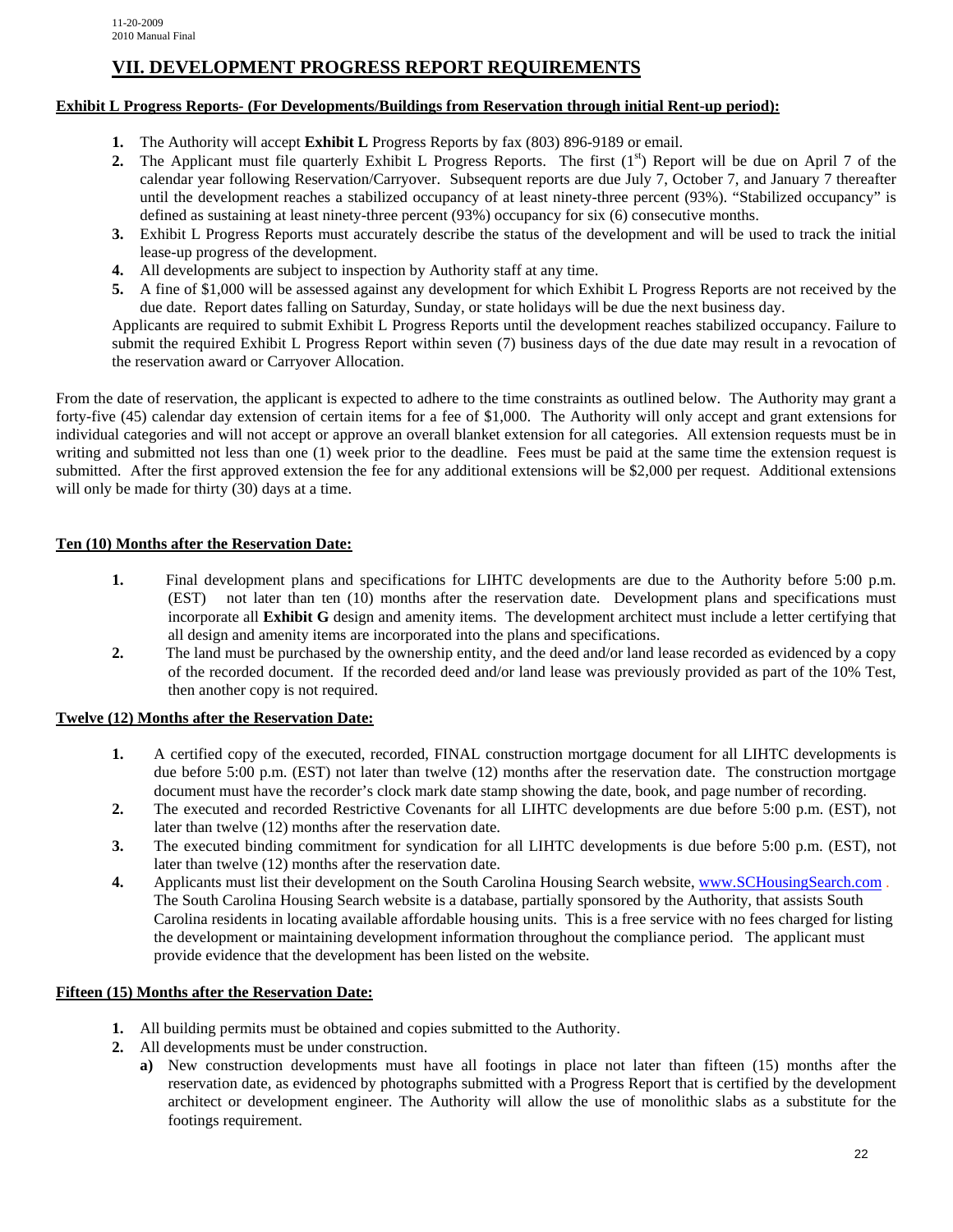- **b**) Rehabilitation developments must have begun actual rehabilitation of the units no later than fifteen (15) months after the reservation date, as evidenced by photographs submitted with a Progress Report certified by the development architect.
- **3.** Rehabilitation and new construction must be continuous and progressive from this date to completion. If it is determined that an Applicant started the construction or rehabilitation only to technically meet this requirement, then the Authority will determine that these criteria have not been met.

## **VIII. PLACED-IN-SERVICE ALLOCATION**

Placed-In-Service allocations will be issued only in the name of the Applicant named on the initial application. Transfers subsequent to the issuance of the placed in service allocation are subject to provisions of Section 42 (j) (6) of the Code. If the Placed-In-Service application is complete and deemed eligible, the Authority will execute and mail a Form 8609 to the owner following the final underwriting.

## **Placed-in-Service Allocation Requirements:**

The Authority will issue a Form 8609 on a building-by-building basis; however, a Form 8609 will not be issued to a multibuilding development until the last building in the development has been placed in service*.* In addition, **the Authority requires that all rental units in all buildings be complete and suitable for occupancy before a Form 8609 will be issued.** The owner must submit to the Authority a Placed-In-Service application on or before the second Monday in December not later than 5:00 p.m. (EST). The Placed-In-Service application must be submitted in a three ring binder and must include the following:

- **1.** All unpaid fees or charges owed the Authority to include development monitoring or administrative fees; and
- **2.** All applicable updated attorney opinion letters, (**Exhibits C, D, & E** ), and final allocation CPA certification package (**Exhibits J-1, J-2, J-3 & J-4**) ; and
- **3.** A final partnership agreement, if the owner entity on the application is a partnership, must be submitted. The final partnership agreement must reflect the annual LIHTC allocation and syndication proceeds. If the owner entity is a limited liability corporation, the operating agreement must also be submitted; and
- **4.** All supporting documentation required by the application Checklist (**Exhibit A**).

This process is subject to change to comply with additional guidance, notices, or regulations issued by the IRS. All deadlines have been established to allow the Authority sufficient time for processing and underwriting. The owner must enter into any agreements that may be required by federal regulations to return unused credits.

## **Placed-In-Service Application Submission:**

Placed-In-Service applications are due on or before the second Monday in December not later than 5:00 p.m. (EST). The development's **first two years** compliance monitoring fee, payable in certified funds, must be included or the application will not be accepted. The fee is equal to  $$35.00$  for each LIHTC unit in the development.

- **1.** Placed-In-Service applications not received by the due date stated above may be submitted until 5:00 p.m. (EST) on the last business day in December, upon payment of an administrative fee equal to \$1,000 for each business day after the second Monday in December. All administrative fees must be paid to the Authority when the late application is submitted.
- **2.** Placed-In-Service applications will be reviewed in the order received for completeness, allowing staff to review the submission against the application Checklist (**Exhibit A-Placed-In-Service Checklist**). If any of the required documents are found to be incomplete or missing, the following will apply:
	- **a)** Prior to the second Monday in December the documents may be submitted without penalty.
	- **b)** After the second Monday in December the documents may be submitted upon payment of a \$1,000 administrative fee for each business day after notification until the documents are submitted.
- **3.** If the Authority does not receive the corrected or missing documents and administrative fee within ten (10) business days following December 31, the development will lose its allocation of tax credits.
- **4. The Authority requires that all units in all buildings must be one hundred percent (100%) complete and available for immediate occupancy by the placed in service deadline.** This must be documented by the Certificates of Occupancy or the equivalent provided by the local government entity. Failure to meet this criterion will result in cancellation of the LIHTC allocation.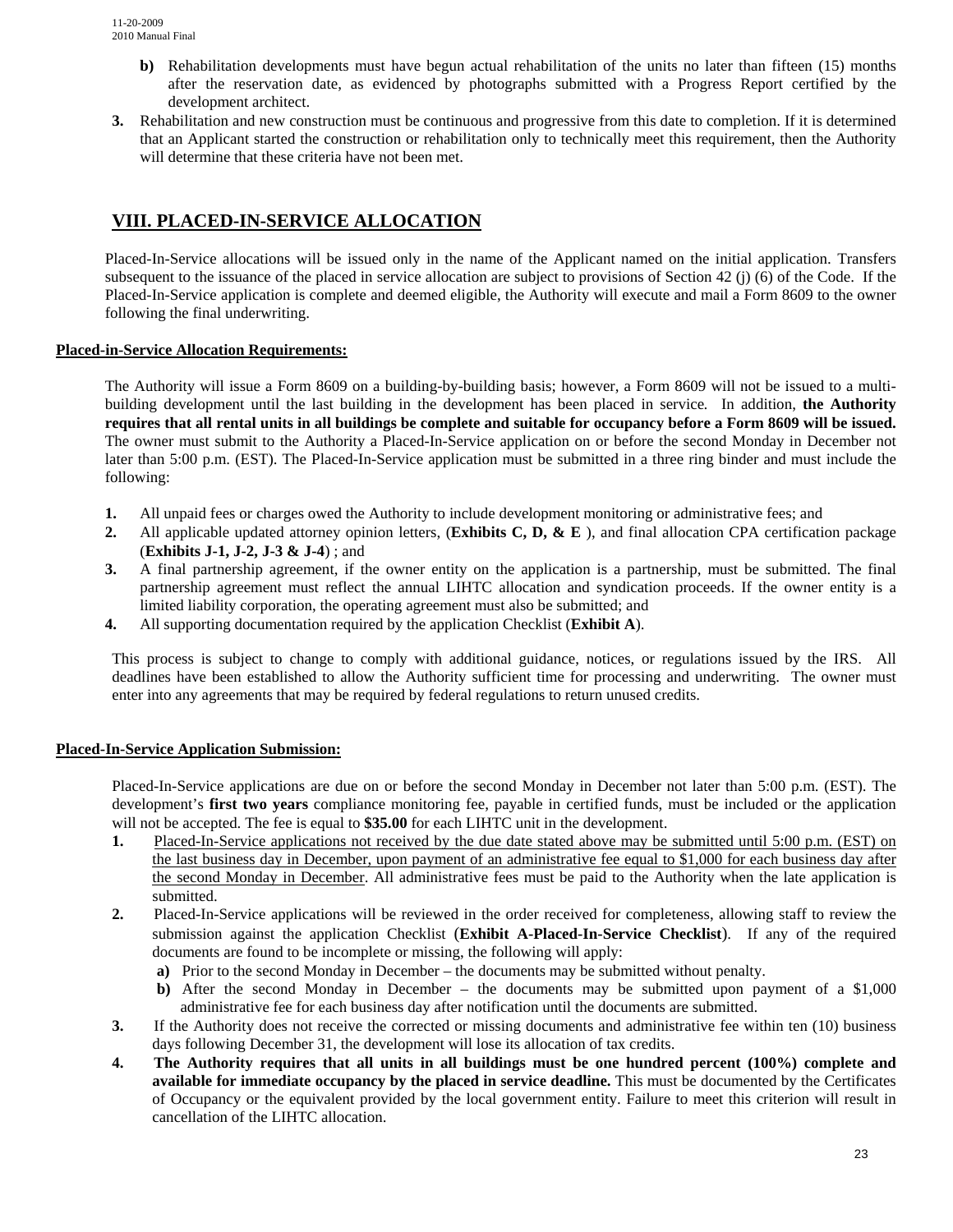- **5.** After a Placed-In-Service application is submitted, the Authority will review the application and inspect the development to ensure it was constructed as described in the application and in accordance with the representations contained in **Exhibit G.** The development must comply with **Exhibit G** before any Form 8609 will be issued.
- **6.** Should the Authority be required to amend a Form 8609 due to errors in the application submitted, the Applicant must submit an administrative fee of \$100 for each corrected Form 8609. This fee must be paid prior to the issuance of the corrected Form 8609.
- **7.** In accordance with Revenue Procedure 94-57, the IRS will treat the gross rent floor defined in Section  $42(g)(2)(a)$  for a building as taking effect on the date that an allocation of tax credits is made to the building unless the owner elects to have the gross rent floor take effect on the date that the building is placed in service. For buildings described in Section  $42(h)(4)(B)$  (a bond financed building), with respect to the gross rent floor effective date for each building in the development, the building owner must submit an executed gross rent floor designation (**Exhibit N**) with the Placed-In-Service application.

## **Cost Certification Requirements:**

As part of the application for final allocation of tax credits, the Applicant is required to submit a cost certification acceptable to the Authority. **The cost certification must be in the form outlined in Exhibit J-2 and must include line item costs and a building-by-building breakout of building designation, building identification number, address, applicable fraction, placed in service date, applicable federal rate, and eligible and qualified basis costs.** The cost certification must be prepared and certified as to accuracy by a CPA licensed by the South Carolina Board of Accountancy. It must also state that a significant portion of the CPA's practice relates to tax matters and the interpretation of the Code. It must include a statement that a final copy of all costs incurred has been reviewed and is in accordance with the requirements of the LIHTC Program. The certification must indicate that after careful review and investigation into the eligible basis, the costs that are not includable have been excluded from the eligible basis. The Authority considers ineligible costs to include, but not to be limited to, costs for land, reserves, syndication, and permanent loan origination fees. **The Authority reserves the right to require an attorney opinion for costs that are questionable as to their eligibility for tax credit purposes. The Authority assumes no responsibility for determining which costs are eligible and urges the Applicant and their tax attorney/CPA to perform an independent investigation into the eligibility of all cost items.**

## **IX. COMPLIANCE MONITORING PROCEDURES**

These procedures are applicable to all buildings receiving LIHTC to include tax-exempt bond financed developments. Section 1.42-5 (a) of U.S. Treasury Regulations (the "Regulations") requires that each QAP include a procedure that the housing credit agency will follow in monitoring for noncompliance with the provisions of the Code and in notifying the IRS of any noncompliance of which the Authority becomes aware. The procedure for monitoring contained in the QAP must contain procedures consistent with the Regulations that address the following areas: record keeping and record retention; certification and review; on-site inspection; and notification as to noncompliance. This section of the LIHTC Manual complies with the mandate of the Regulations. The Authority reserves the right to make such alteration or amendment to its monitoring procedures as may be required. Such alteration or amendment is expressly permitted without further public hearings. The specific procedures that owners must follow to remain in compliance with program requirements are outlined in the LIHTC Compliance Monitoring Manual. Changes and updates to the manual can be found on the Authority's web site. The web site address is www.schousing.com.

## **Record Keeping:**

In the manner prescribed by the Authority, the owner of a LIHTC development must keep records for each building in the development to which an allocation has been made that show for each year of the compliance period:

- **1.** The total number of residential rental units in the building (including the number of bedrooms and the size, in square feet, of each residential rental unit);
- **2.** The percentage of residential rental units in the building which are LIHTC units;
- **3.** The rent charged on each residential rental unit in the building (including utility allowances);
- **4.** The number of occupants in each LIHTC unit;
- **5.** The LIHTC vacancies in the building and information that shows when, and to whom, the next available units were rented;
- **6.** The annual income certification of each low-income tenant per unit. The Tenant Income Certification Form (TIC) or other Authority approved income certification must be signed and dated by each adult member of the household and executed on or before the date of initial move-in. Thereafter, gross annual household income must be re-certified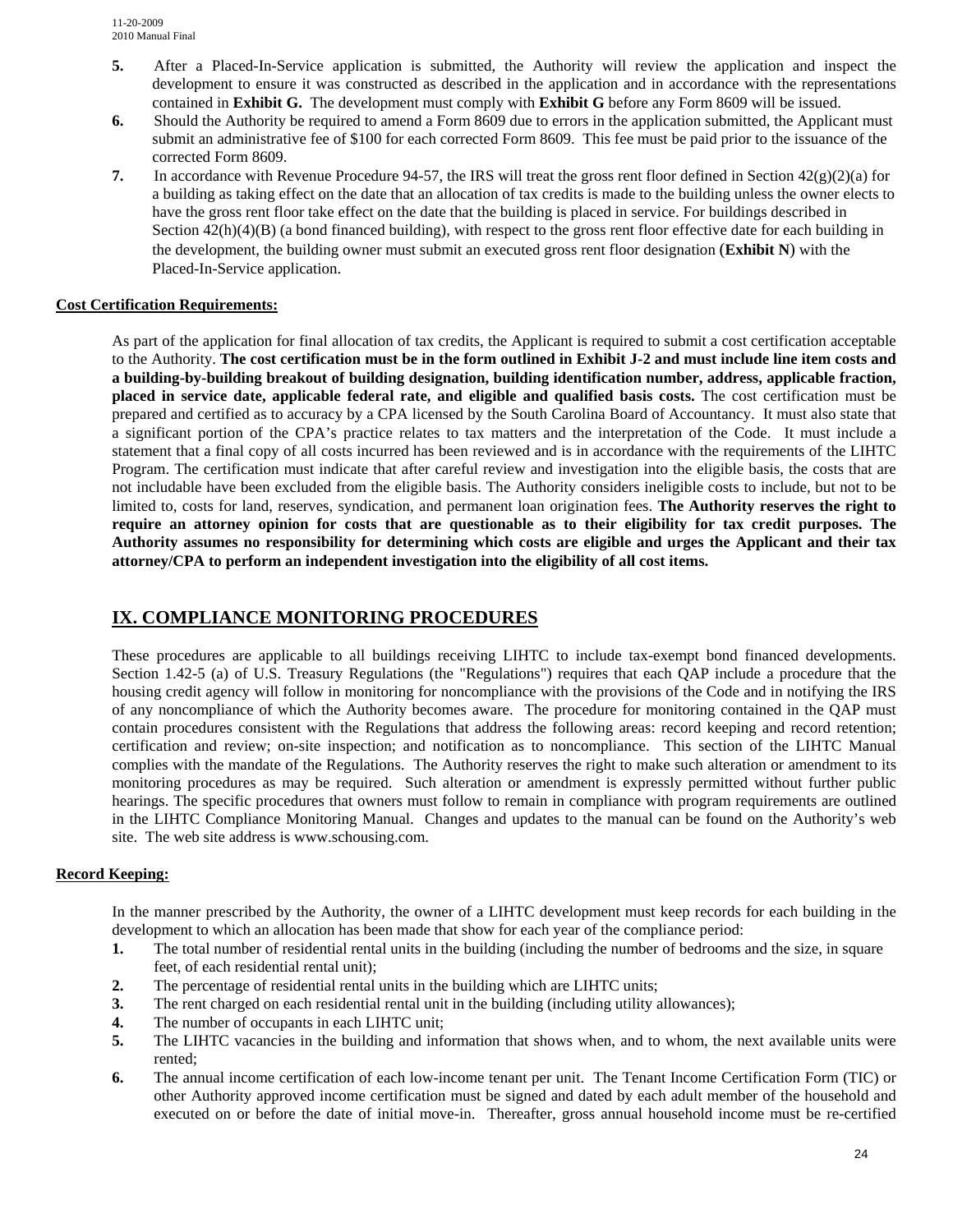every twelve (12) months unless the owner has applied for and received the Waiver of Annual Income Re-certification as described in IRS Revenue Procedure 94-64;

- **7.** Documentation to support each low-income tenant's income certification consisting of verifications of income from third parties such as employers or state agencies paying unemployment compensation. Such third party verifications may be supported by copies of the tenant's federal income tax returns or W-2 forms. All income verification documentation must be received before the TIC may be executed. Income verifications are valid for one hundred twenty (120) days from the date of the verifying party's signature or printout. Owners may not rely on verifications that are more than one hundred and twenty (120) days old to support an annual income certification. Tenant income must be calculated in a manner consistent with the determination of income under Section 8 and not in accordance with the determination of gross income for federal income tax liability. In the case of a tenant receiving housing assistance payments under the Section 8 program, the documentation requirement of this paragraph is satisfied if the public housing authority administering the Section 8 program provides the building owner with a statement that the tenants' income does not exceed the applicable income limit under Section  $42(g)$ ;
- **8.** The eligible basis and qualified basis of the building at the end of the first year of the credit period;
- **9.** The character and use of the nonresidential portion of the building included in eligible basis under Section 42(d) (for example, (i) tenant facilities that are available on a comparable basis to all tenants and for which no separate fee is charged for use of the facilities, or (ii) facilities reasonably required by the development);
- **10.** Copies of executed IRS Forms 8609, Schedules A, Forms 8586, or other applicable documentation filed with the IRS for the purposes of claiming the LIHTC must be retained and available for inspection for the entire compliance period.

#### **Record Retention:**

Other than the records for the first year of the credit period, the owner of a LIHTC development must retain the records for at least six (6) years after the due date (with extensions) for filing the federal income tax returns for that year. The records for the first year of the credit period must be retained for at least six (6) years beyond the due date (with extensions) for filing the federal income tax return for the last year of the compliance period of the building.

#### **Annual Owners Certification:**

The owner of a LIHTC development must provide to the Authority on or before the first day of February of each year after a development has been placed in service, an annual Owner's Certification for the preceding calendar year which certifies:

- **1.** The development met the requirements of the twenty percent (20%) of the units at fifty percent (50%) of AMI requirement under Section 42(g)(1)(A*),* or the forty (40%) of the units at sixty (60%) of the AMI requirement under Section  $42(g)(1)(B)$ , whichever set-aside was applicable to the development;
- **2.** If applicable, the development met the fifteen percent (15%) of the units at forty percent (40%) of AMI requirement under Sections  $42(g)(4)$  and  $142(d)(4)(B)$  for "deep rent skewed" developments;
- **3.** There was no change in the applicable fraction (as defined in Section  $42(c)(1)(B)$ ) of any building in the development, or that there was a change and a description of the changes;
- **4.** The owner has received an annual income certification from each low-income tenant, and documentation which supports the accuracy of that certification, or, in the case of tenants receiving Section 8 housing assistance payments, a statement from the public housing authority, or the owner has a re-certification waiver letter from the IRS in good standing that waives the requirement to obtain third party verification at re-certification and has received an annual income certification from each low-income household and documentation to support the certification at their initial occupancy;
- **5.** Each LIHTC unit in the development was rent-restricted under Section 42(g)(2);
- **6.** All units in the development were for use by the general public and used on a non-transient basis (except for transitional housing for the homeless under Section  $42(i)(3)(B)(iii)$ ;
- **7.** Under the Fair Housing Act, 42 U.S.C. 3601-3619, no finding of discrimination to include any adverse final decision by HUD, an adverse final decision by a substantially equivalent state or local fair housing agency, or an adverse judgment from a federal court;
- **8.** Each building in the development was suitable for occupancy, taking into account local health, safety, and building codes, and the state or local government unit responsible for making building code inspections did not issue a report of a violation for any building or LIHTC unit in the development;
- **9.** There was no change in the eligible basis (as defined in Section 42(d)) of any building in the development, or if there was a change, the nature of the change (for example, a common area has become commercial space, or a fee is charged for a tenant facility formerly provided without charge);
- **10.** All tenant facilities included in the eligible basis under Section 42(d) of any building in the development, such as swimming pools, other recreational facilities, parking areas, washer/dryer hookups, and appliances were provided on a comparable basis without charge to all tenants in the building;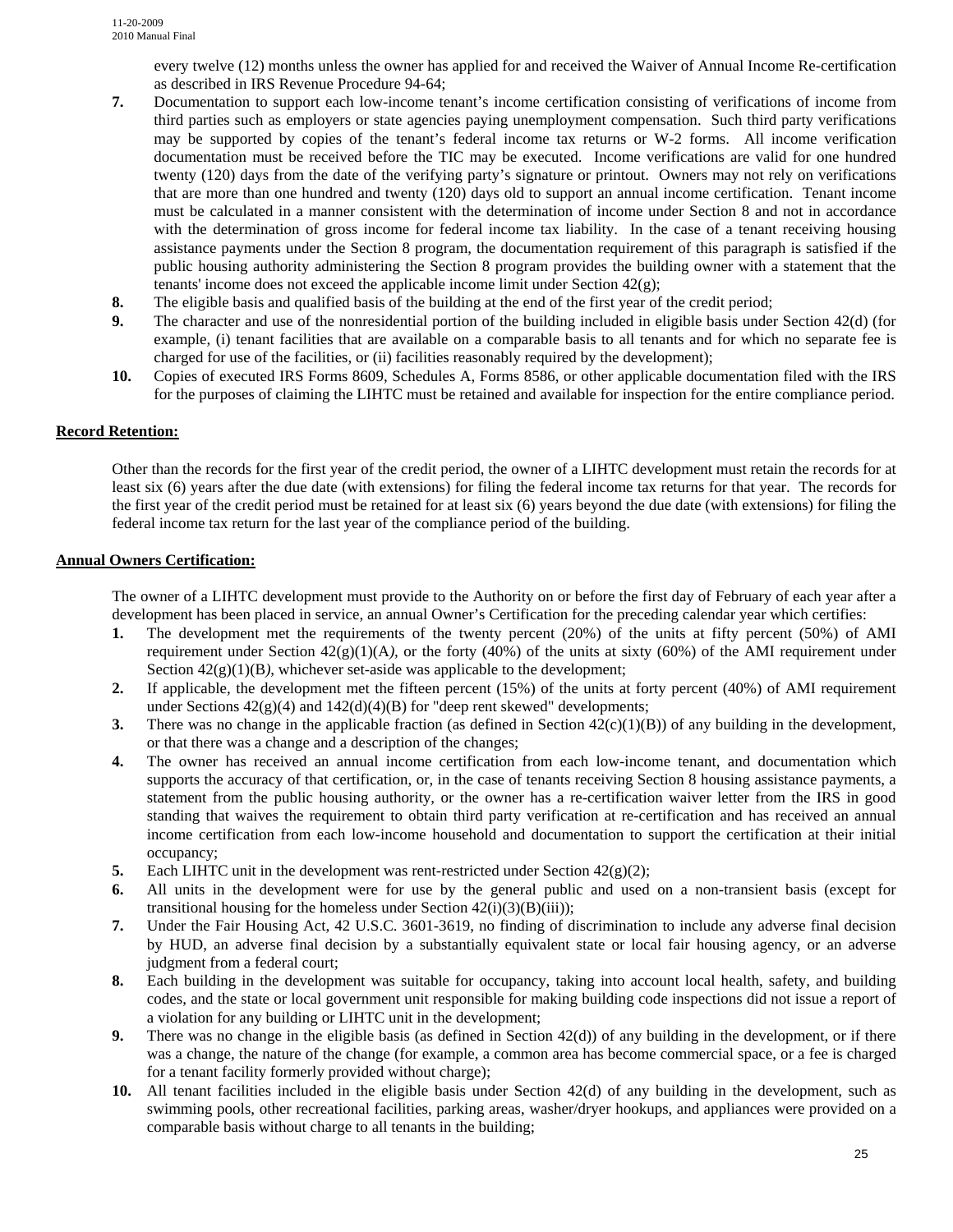- **11.** If a LIHTC unit in the building became vacant during the year, that reasonable attempts were or are being made to rent that unit or the next available unit of comparable or smaller size to tenants having a qualified income before any units in the development were or will be rented to tenants not having a qualifying income;
- **12.** If the income of tenants of a LIHTC unit in the development increased above the limit allowed in Section  $42(g)(2)(D)(ii)$ , the next available unit of comparable or smaller size in the development was or will be rented to tenants having a qualifying income;
- **13.** The LIHTC extended commitment as described in Section 42(h)(6) was in effect (for buildings subject to Section  $7108(c)(1)$  of the Revenue Reconciliation Act of 1989), including the requirement that an owner cannot refuse to lease a unit in the development to a tenant because the tenant holds a voucher or certificate of eligibility under Section 8 of the United States Housing Act of 1937, 42 U.S.C. 1437f, and the owner has not refused to lease a unit to a tenant based solely on their status as a holder of a Section 8 voucher or certificate of eligibility under Section 8 of the United States Housing Act of 1937, 42 U.S.C.1437f;
- **14.** The development meets the provisions, including any special provisions, outlined in the LIHTC extended use commitment;
- **15.** The owner received its credit allocation from the portion of the state ceiling for a development involving "qualified nonprofit organizations" under Section 42(h)(5) of the Code and its nonprofit entity materially participated in the operation of the development within the meaning of Section 469(h) of the Code;
- **16.** There has been no change in the ownership or management of the development, or provide details of changes in ownership or management of the development.

#### **Document Review:**

Annually, the Authority will inspect at least thirty-three percent (33%) of LIHTC developments to which it has made an allocation under the Code. In each development selected for review, the Authority will review the low-income certifications, the documentation the owner has received to support that certification, and the rent record for no fewer than twenty percent (20%) of the LIHTC units located in each such development. Records relating tenant income, supporting documentation and rent records will be selected at random by the Authority's monitoring officer at the time the review is held. In addition, the Authority's monitoring officer will conduct a physical inspection of each LIHTC unit that receives a record review. The purpose of the physical inspection is to determine whether the units meet Uniform Physical Condition Standards as defined by HUD. The owner will be notified prior to the arrival of the Authority's compliance monitoring officer conducting the management review.

The Authority will review all required certifications submitted to determine whether or not the requirements of the Code have been complied with by the owner. As necessary, the Authority will review documentation to support a nonprofit's continued participation in the development throughout the compliance period as described in the development agreement.

#### **Frequency of Certification Documents:**

Certifications are required annually each year of the credit period. The Certifications are a legally binding document to be made under oath and subject to the penalties of perjury as provided by law. The Authority reserves the right to require additional submissions of any Certifications for review more frequently than an annual basis.

#### **Physical Inspection of LIHTC Development:**

The Authority reserves the right to perform a physical inspection at its discretion of any LIHTC development. The Authority's right to perform such inspection shall be ongoing and shall continue at least through the end of the compliance period and any extended use period.

#### **Authority Retention of Records:**

The Authority will retain records of noncompliance or failure to certify for a period of six (6) years beyond the Authority's filing of the respective Form 8823. In all other cases the Authority shall retain certifications, inspection reports and other records for a period of three (3) years from the end of the calendar year in which the Authority has received or generated the certifications or reports.

#### **Notification of Noncompliance:**

The Authority will provide prompt written notice to the owner of a LIHTC development if the Authority does not receive the required certifications, if it is not permitted to review tenant income certifications, supporting documentation and rent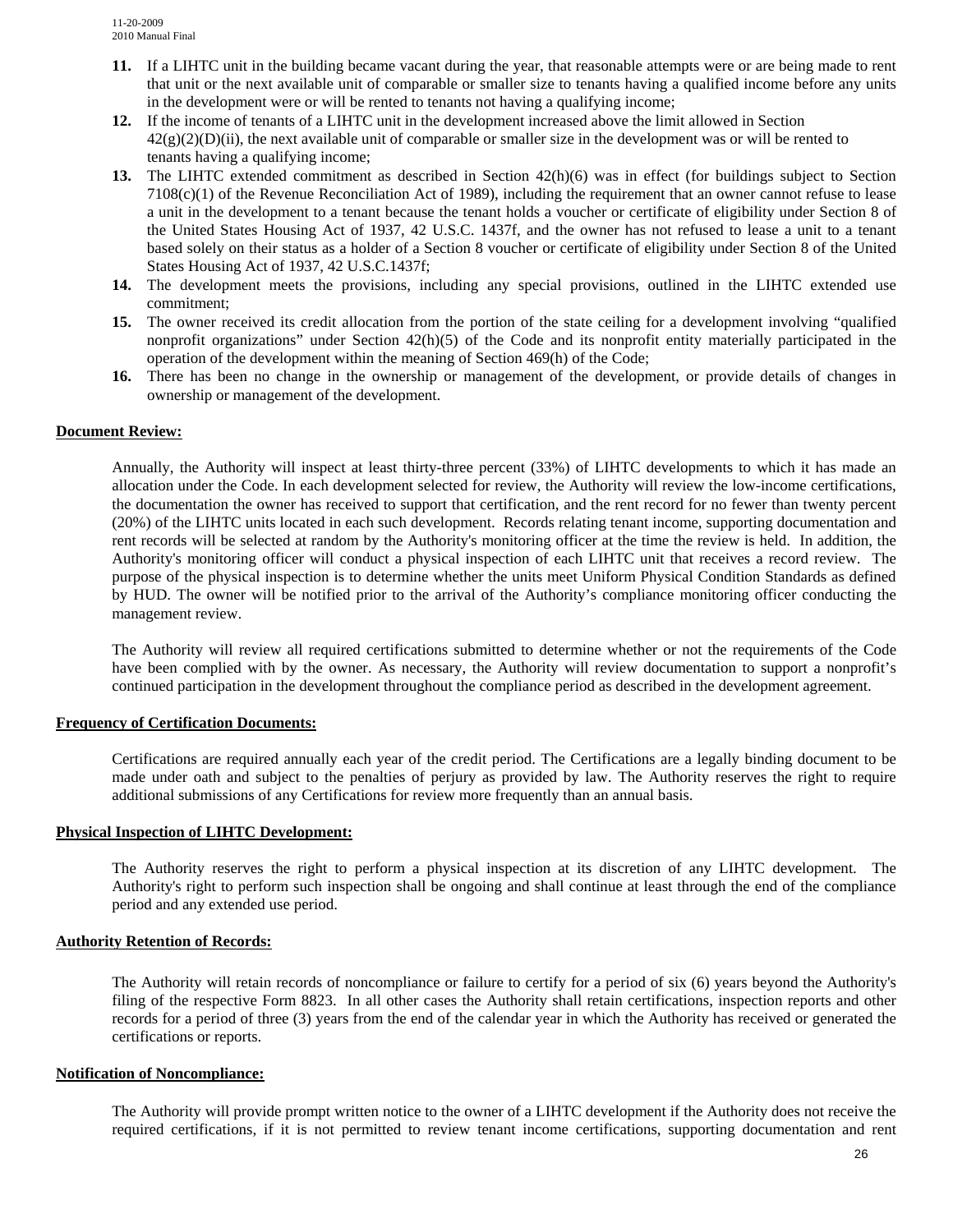11-20-2009 2010 Manual Final

records, or if it discovers by inspection, review, or in some other manner, that the development is not in compliance with the provisions of the Code.

The Authority will file Form 8823, "Low-Income Housing Credit Agencies Report of Noncompliance" with the IRS no later than forty-five (45) days after the end of the Cure Period (including any permitted extensions), and no earlier than the end of the Cure Period, whether the noncompliance or failure to certify has been corrected*.* The Authority shall explain on Form 8823 the nature of the noncompliance or failure to certify and shall indicate whether the owner has corrected the noncompliance or failure to certify. Any change in either the applicable fraction or the eligible basis that results in a decrease in the qualified basis of the development under Section  $42(c)(1)(A)$  is noncompliance and must be reported to the IRS. Should the Authority report on Form 8823 that a building is entirely out of compliance and will not be in compliance at any time in the future, the Authority need not file additional Form 8823's in subsequent years to report that building's noncompliance.

## **Cure Period:**

The owner will be given the opportunity to supply any missing documentation or correct physical deficiencies to bring the development into compliance with the Code requirements. The Cure Period will not exceed ninety (90) days and will begin on the date of the written notice given by the Authority. The Cure Period for violations that threaten the health and/or safety of tenants will not exceed forty-eight (48) hours. The Authority may grant an extension an additional period not to exceed six (6) months only in the event of judicially caused delays in the eviction of tenants.

#### **Compliance Monitoring Fees:**

The owner of each building to which an allocation of the LIHTC has been made by the Authority shall pay to the Authority an annual compliance monitoring fee of **\$35** for each LIHTC unit contained in each building. All compliance monitoring fees must be certified funds paid to the Authority within thirty (30) days of the date on which the building is PIS and on or before the first day of February of each succeeding year throughout the remainder of the fifteen (15) year compliance period and any extended use period. Checks should be made payable to the Authority. The Authority will assess a ten percent (10%) late fee of the total outstanding balance for payments received after thirty (30) days from the date due. The minimum late fee will be **\$50**. The Authority reserves the right to make adjustments in the amount of the annual compliance monitoring fee to defray the cost of compliance monitoring. Such an adjustment by the Authority shall not be treated as an amendment of the QAP.

Developments receiving non-competitive tax credits in conjunction with tax exempt bonds issued by the Authority shall pay monitoring fees according to the bond program. If the bond program's compliance period expires prior to the end of the tax credit compliance period, monitoring fees shall be assessed as described above. Developments receiving non-competitive tax credits in conjunction with tax exempt bonds not issued by the Authority shall pay monitoring fees as described above.

Developments proposed for financing by private activity bonds may be eligible to receive an approximate four percent (4%) tax credit without competing for an allocation of tax credits. To be considered for a non-competitive allocation, a development must satisfy the requirements of Sections  $42(h)(4)$ ,  $42(m)(1)(D)$  and  $42(m)(2)(D)$  of the Code. The development must also comply with the applicable procedures and requirements of the QAP and this LIHTC Manual. The LIHTC allocated to a development shall not exceed the amount the housing credit agency determines is necessary for its financial feasibility and viability as a qualified low-income housing development throughout the credit period.

## **X. DEVELOPMENTS UTILIZING NON-COMPETITIVE TAX CREDITS WITH TAX EXEMPT BOND FINANCING**

#### **Preliminary Opinion of Eligibility (QAP Requirements):**

To receive an allocation of tax credits, a bond-financed development must be eligible to receive a tax credit allocation under the QAP for the year in which the application for bond financing is filed with the Authority. If tax credits are sought as a funding source, the Applicant must notify the Authority of this at the time of the application for bond financing. Upon notification that a development intends to utilize non-competitive LIHTC, the Authority will evaluate the proposal and will provide a preliminary, non-binding statement as to whether the development, as described to the Authority, is eligible to receive funding under the current QAP. This preliminary Authority evaluation of the proposal will consist of reviewing the site and market of the proposed development for conformity with the QAP. The site must meet all Tier One site threshold